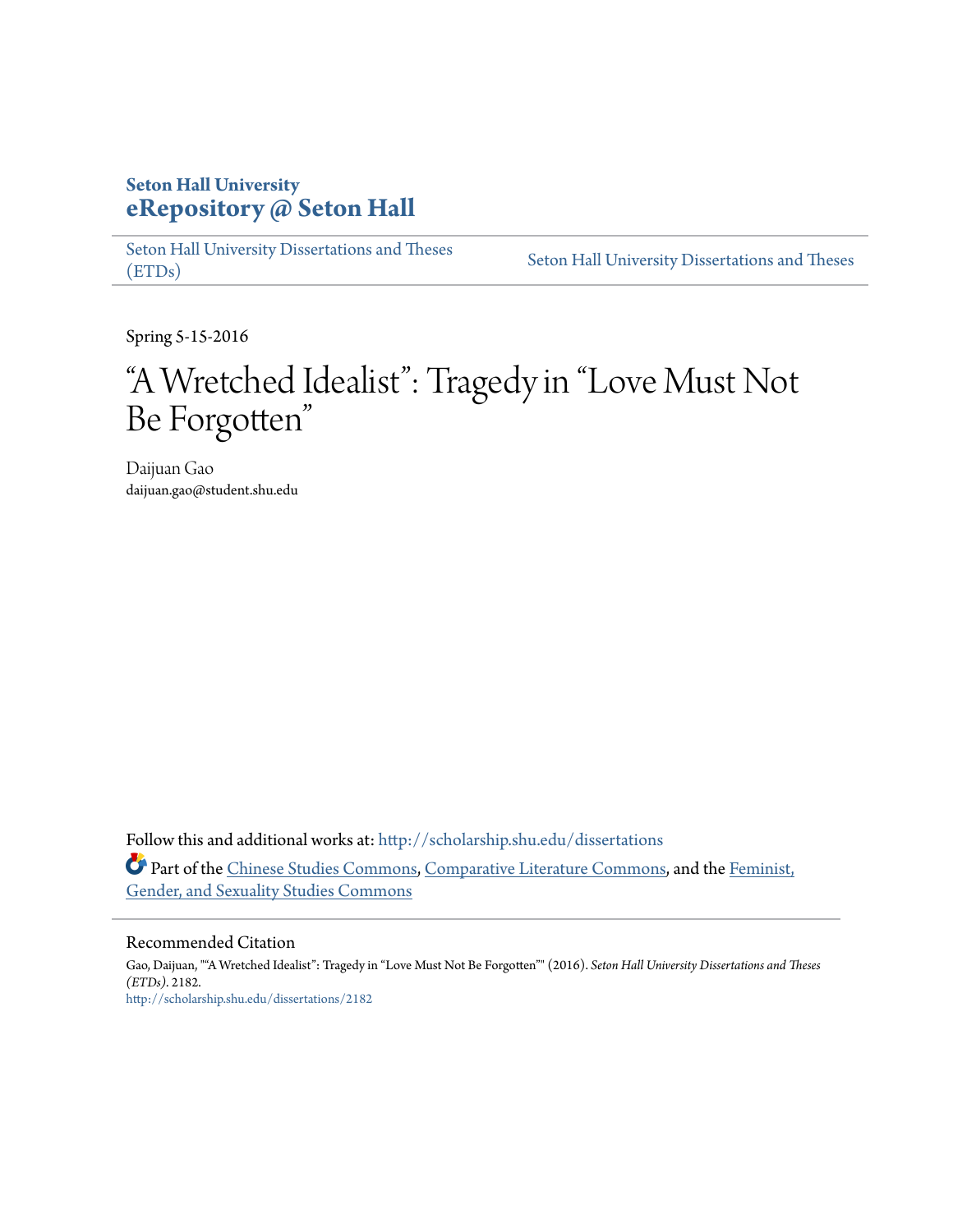## "A Wretched Idealist": Tragedy in "Love Must Not Be Forgotten"

Daijuan Gao

 $\mathbb{R}^{\mathbb{N}}$ 

M. A. Seton Hall University, 2016

## A Thesis

Submitted in Partial Fulfillment of the Requirements for the

Master of Arts

in

The Asian Studies Program of the Department of Languages, Literatures, and Cultures

Seton Hall University

March 2016

 $\alpha$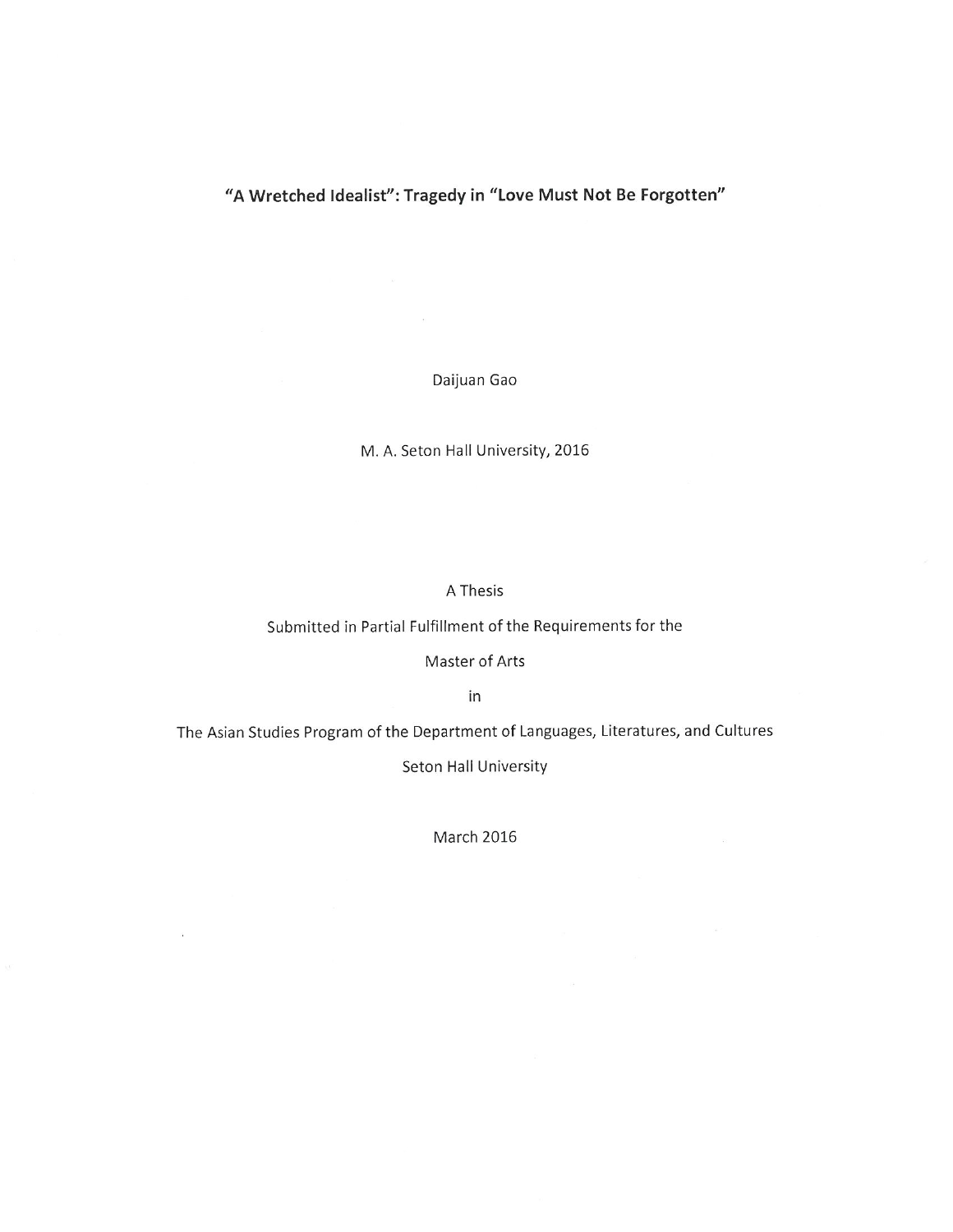© Daijuan Gao 2016 All Rights Reserved

 $\bar{\beta}$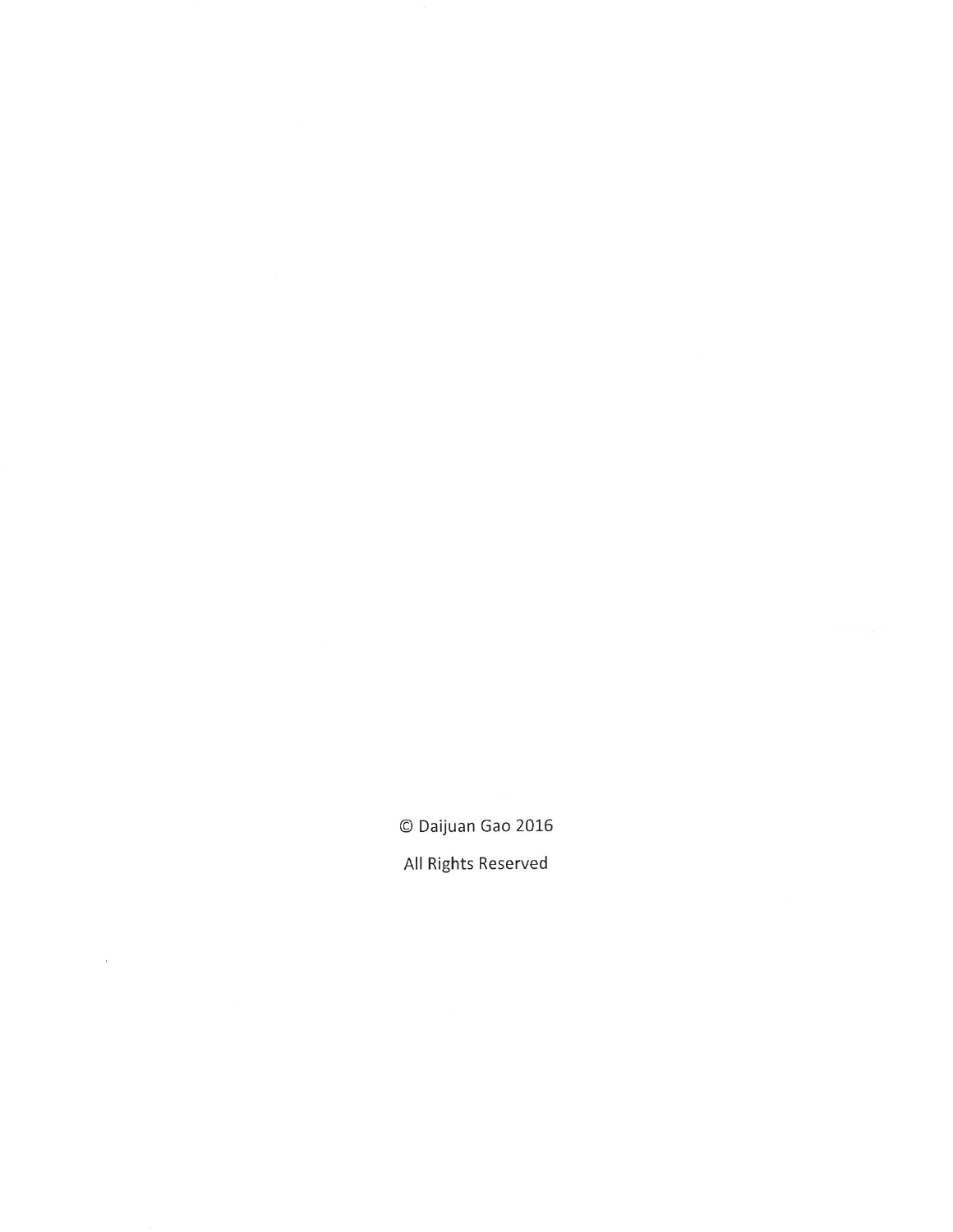Approved by:

 $\ell$ u thick 'e  $\overline{\mathcal{L}}$ 

Dr. Angela Weisl, Thesis Advisor

leu

Dr. Dongdong Chen, Second Reader

 $102$ Ŋ

Dr. Amrita Ghosh, Third Reader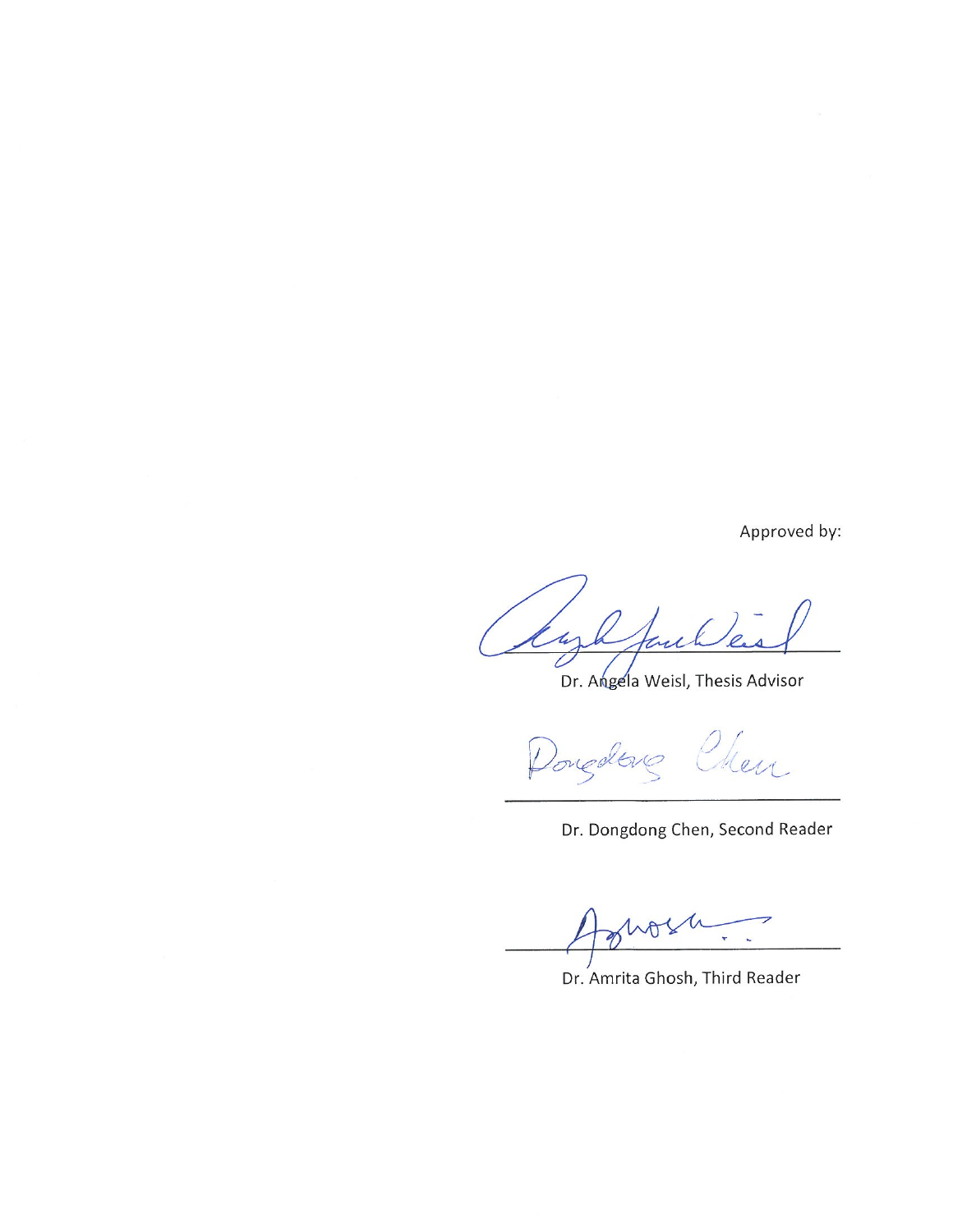#### **Abstract**

Since its publication in 1979 and the ensuing controversy it evoked about the morality of an extramarital love affair (albeit platonic), Zhang Jie's short story, "Love Must Not Be Forgotten" has continued to captivate readers and literary scholars. While the values of Zhang's story, with its challenges to traditional ethics and its provocation of female consciousness, have been acknowledged by critics and commentators, examination of the aesthetics of the story's tragic effect has thus far remained marginal. "Love" engendered pity and fear in readers, particularly during the time following the Cultural Revolution when the lives of Chinese people were firmly constrained by both established conventions and Communist ideology. It especially resonated with people who were miserable in their loveless marriages as it had provided them with a script of their own stories.

The root of the tragedy in "Love" is multifaceted. While Zhong Yu's unwavering Romantic ideals, the cadre's "*hamartia*" (marrying his wife out of a sense of duty), and the confinement of society's orthodox values all contribute to the tragic affair, chance and destiny also play a pivotal role in the characters' lives. Ultimately, that is the underpinning of their tragedy as fate is more formidable and undefiable than conventional mores. The riddle of how "Love" came to be such a phenomenon and why it provoked such deep emotional reactions be explained by Aristotelian and other Western theories such as Schopenhauer's division of three tragedies and Hegel's concept of tragedy caused by the clash of two justifiable human values. While readers pity the cross-star lovers and fear for their own fate, an analysis of the source of the story's tragic nature can help them understand the deeper meaning of the tragedy: individuals are not in control of their destiny.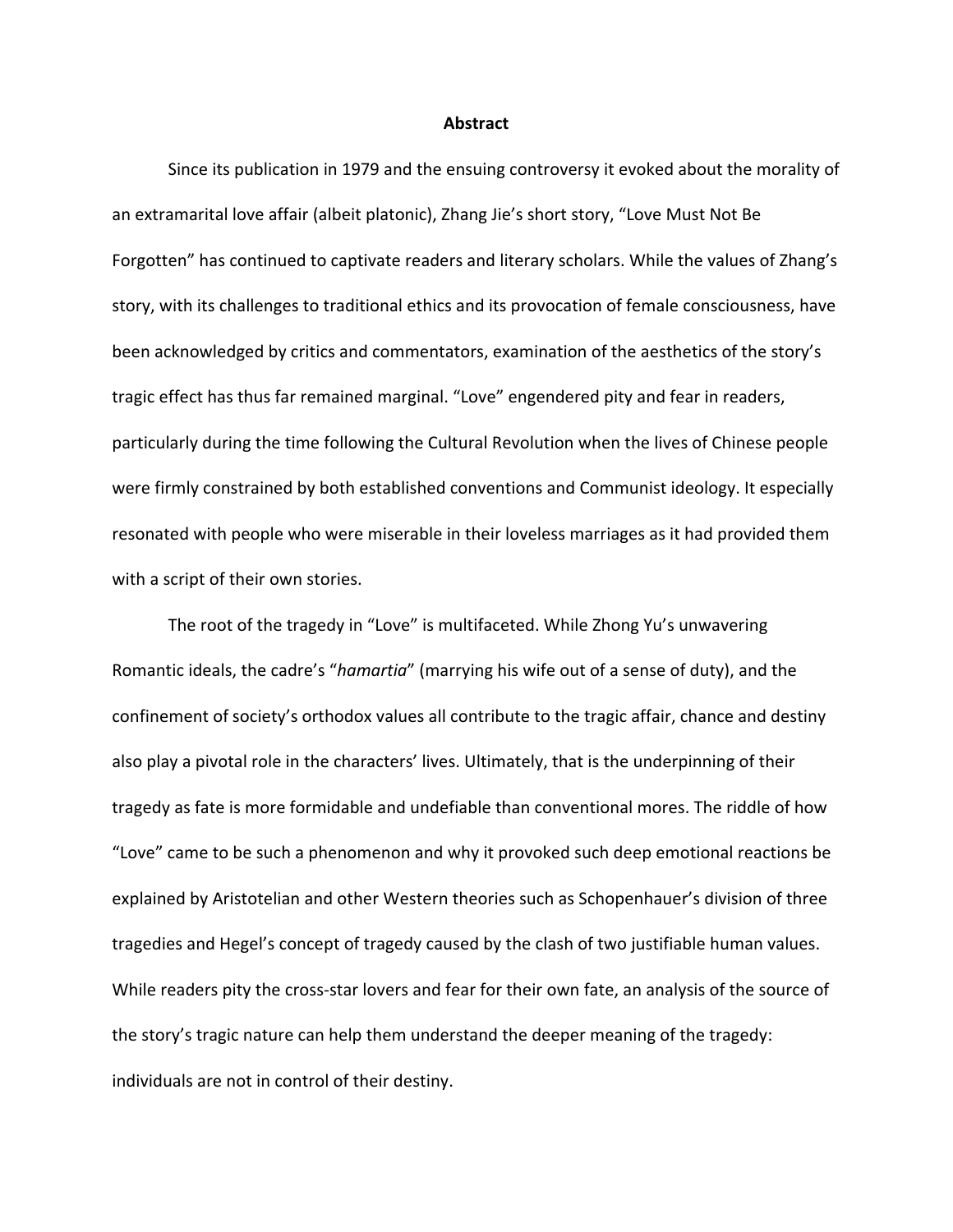**"A Wretched Idealist": Tragedy in "Love Must Not Be Forgotten"**

During the post‐Mao period, almost no other literary work had engendered as much attention as Zhang Jie's short story, "Love Must Not Be Forgotten" (hereafter referred to as "Love"). Published in 1979 in the literary journal, *Beijing Literature (Beijing wenyi* 北京文艺*)*, the story sparked a vehement debate among literary critics and readers in major newspapers, journals, and magazines. The protracted dispute created a literary phenomenon which made the yet unknown author, Zhang Jie famous.

The debate was centered upon the morality of the extramarital love affair, involving a divorced female writer, Zhong Yu, and a high‐ranking cadre, and the loveless marriage between the cadre and his wife. The critics who participated in the debate came from two factions – those who praised the story based from a humanistic point of view, and those who criticized the story based from a conservative and moralistic point of view.

Among Zhang's supporters, critic Huang Qiuyun was the most representative. He writes, "This story is not the usual love story; what it depicts is the irremediable defects in human emotional lives … Why had we been carrying so many shackles of morality, juristic, public opinions, and social expectations which so painfully manacled us? Amongst those shackles, how many of them are justifiable and rational? Until when can we arrange our lives according to our personal wish and will?" (H. He 128 my translation). Li Xifan takes an opposite stance and repudiates that the present "morality, juristic, public opinions, and social atmosphere" did not create "shackles" for the protagonists. He criticizes how Zhong Yu indulges in her narrow emotional world instead of transforming her love into a more sublime friendship and comradeship. Li also exhorts literary critics, like Huang Qiuyun to not immerse themselves in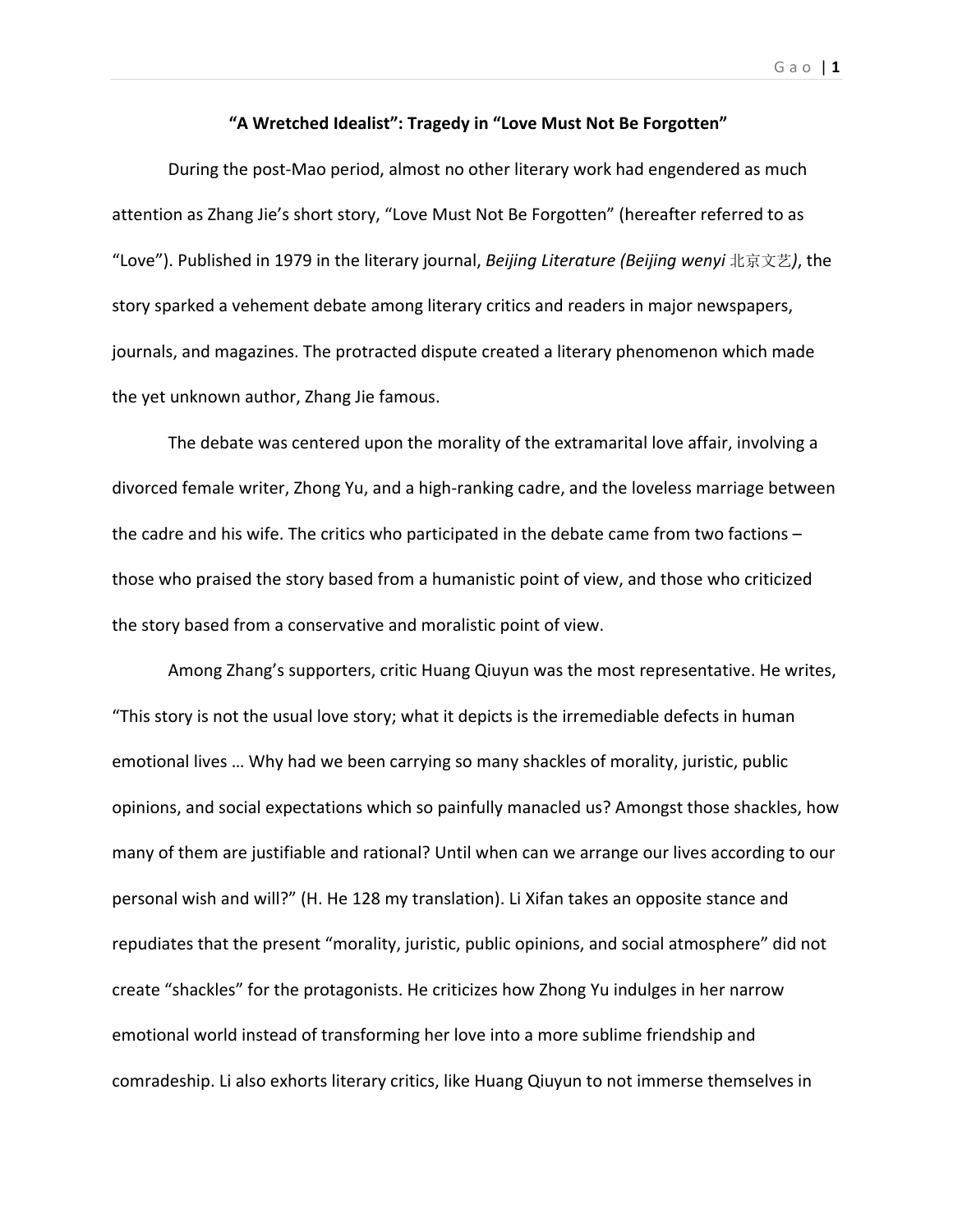the tragic character's sentiment, and thereby abandon their revolutionary morality (H. He 337‐ 45). Echoing Li, Xiao Lin comments that the story exposes a poor moral quality because it patronizes petty‐bourgeois consciousness and beautifies immoral and unhealthy sentiments (H. He 346‐51). Dai Qing refutes Xiao's view by claiming that Zhang's investigation of loveless marriages, either from a literary creative viewpoint or sociological standpoint, is a courageous and significant exploration. She remarks that the protagonists' renunciation of their love for the stability of the society is an honorable act (4).

The debate lasted for several years. Along with the rise of feminist studies in China in the 1980s, "Love," following the tradition of the feminist writing of the May Fourth Movement (1915‐1921), as the first literary work emphasizing female consciousness in Red China, seized the attention of feminist literary critics. Huang Lin states that "Love" appeared during the ideological emancipation movement (1977‐1979) during which Chinese intellectuals appealed for the revival of humanism. She comments that the pursuit and assertion of love as the intrinsic quality of a marriage from the characters of both the mother and daughter signifies the awakening of humanity and female consciousness (*"Nüxing de zijue he juxian*" 女性的自觉和局限 49).

"Love" has also been widely studied in Western countries. Like the debate that took place in China, Western Sino‐feminist critics have contradictory views about the story. While many such as Wu Qingyun view the story as a feminist narrative which advocates female autonomy by liberating women from the marriage‐bound traditional role, Sylvia Chan proposes the opposite view. Chan notes that the pursuit of true love of the two generations of females in the story is actually their unconscious collaboration with male supremacy, as the cadre holds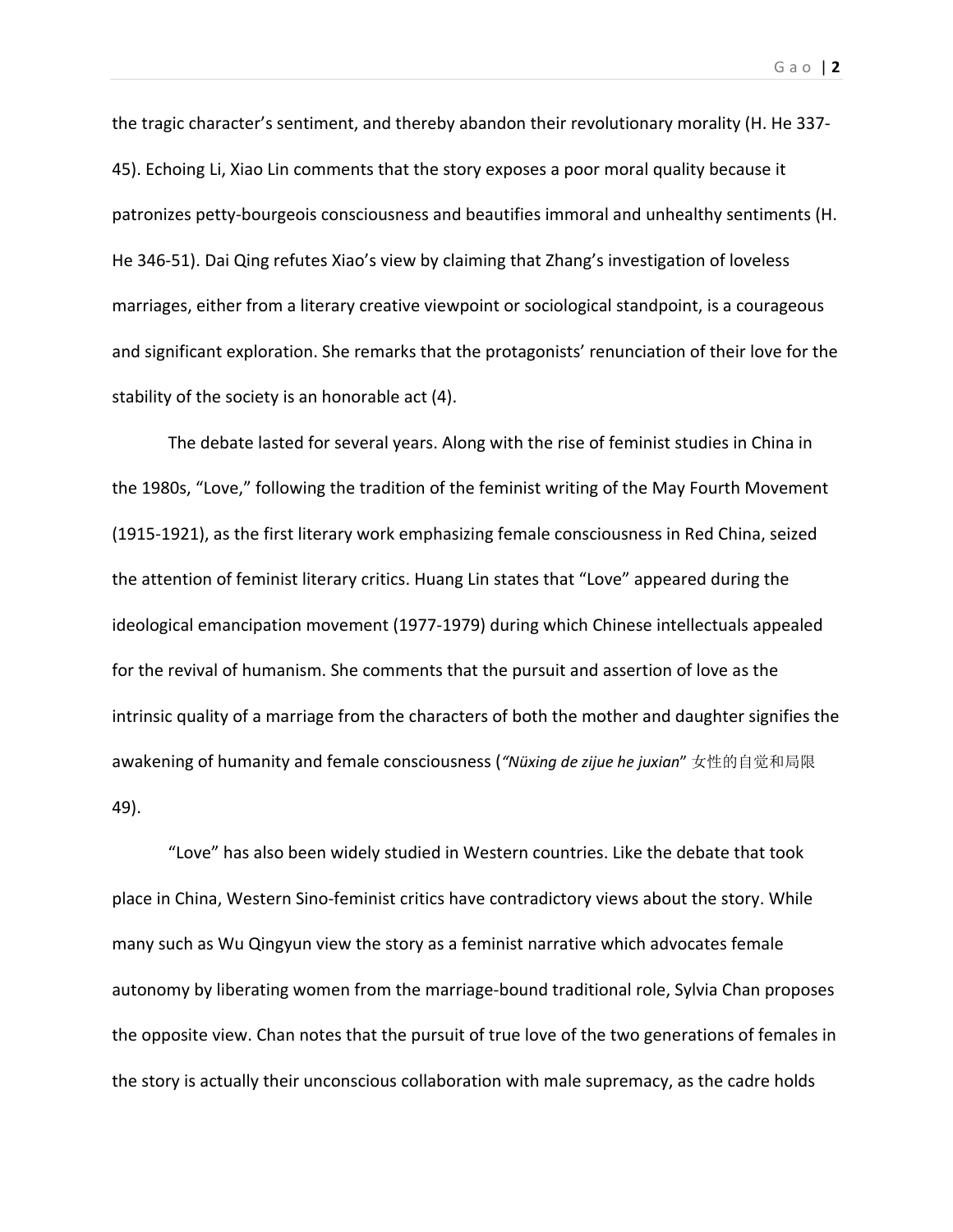Gao | **3**

double standards by enjoying "the best of both worlds" (95) – sexual love (with his wife) and spiritual love (with the female writer); Zhong Yu willingly accepts his double‐standard sexual morality by devoting her love to the cadre.

Chan uses feminist scholar Elaine Showalter's theory of three phases of feminist literary tradition to conclude that Zhang's story falls into the first phase, the internalization of the dominant male values. This view has been shared by Amy Tak‐yee Lai who discredits Zhong Yu as a liberated woman because she indulges her passion in an illusionary affair. Huang Lin also remarks that although Zhang's early literary works revolt against the traditional doctrine of femininity, her emphasis on "humanity" and avoidance of "sexuality" demonstrates that her narrative is merely the repetition of the male discourse (*Liangxing duihua: ershi shiji zhongguo nüxing yu wenxue* 两性对话: 二十世纪中国女性与文学299).

Since the debate, "Love" has been re‐examined by literary scholars and students alike. While their studies have contributed to this literary classic of the Post-Mao era, they are generally either from a moralistic and humanistic point of view, as illustrated by the debate, or from a feminist perspective. The views of moralists, humanists, and feminists reflect the cultural politics of the aftermath of the Cultural Revolution. While they have captured the contentious essentials of the story, they have overlooked the story's tragic effect. Unlike the elements of cultural politics, the aesthetics of tragedy can transcend time and cultures. Thus, an analysis of the story through Western theoretical perspectives of tragedy would fill in the gap of the story's tragic effect and provide readers with insights into the depth and complexity of the story.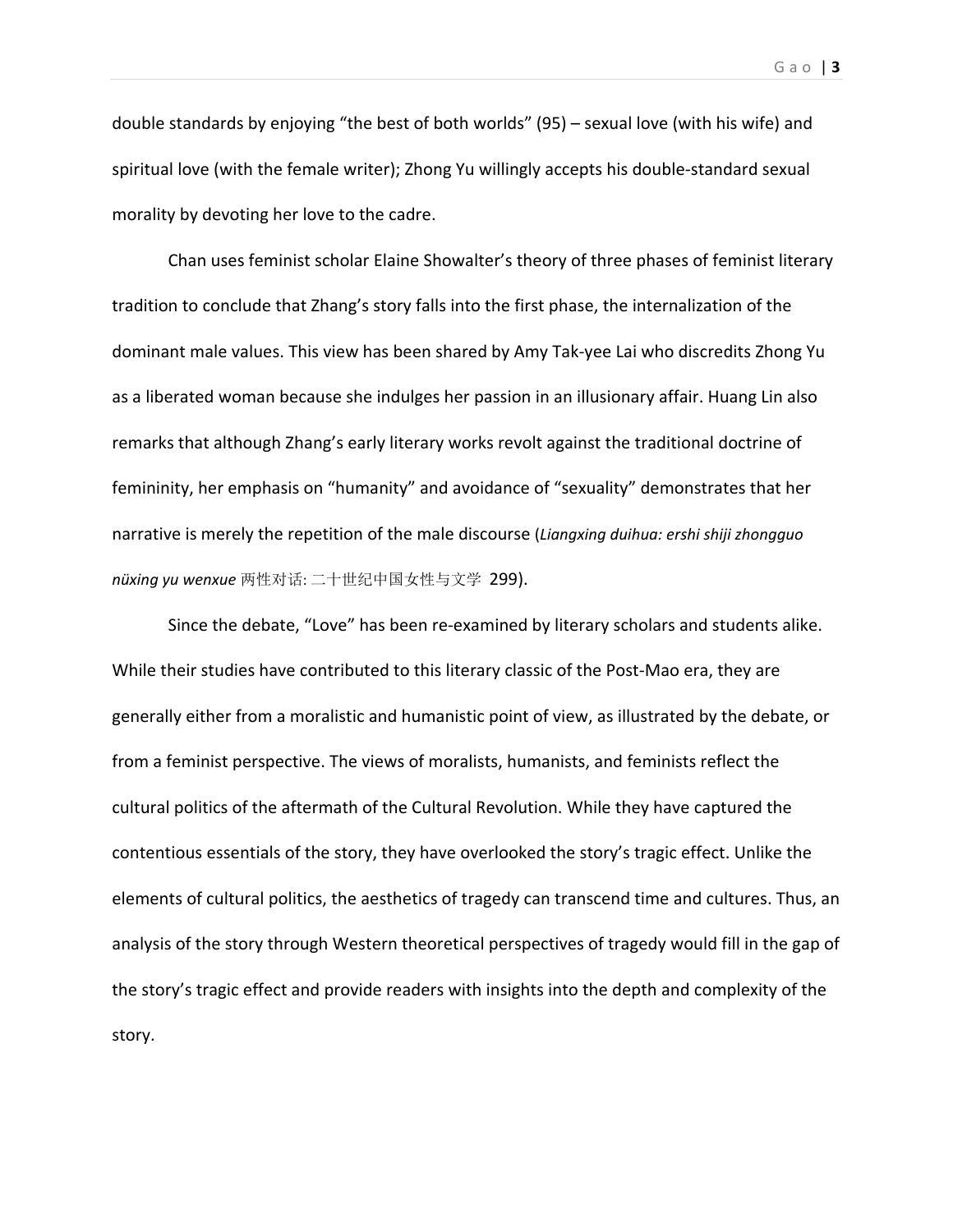Throughout the history of literature, writers have examined the genre of tragedy to express their insights on the human experience. The dean of modern Chinese literature, Lu Xun (1881‐1936), once remarked that tragedy reveals what is invaluable in life by destroying it (*Fen*  $\dot{\varphi}$  159). Because the love in the story is incomplete and unrequited, it is remarkably haunting. The aim of a tragedy, according to Aristotle, is to arouse the emotions of pity and fear in the spectators, who by experiencing catharsis of these emotions, would leave the theater feeling purified and uplifted. "Love" engendered pity and fear in readers, particularly during the time following the Cultural Revolution when the lives of Chinese people were firmly constrained by both established conventions and Communist ideology. The riddle of how "Love" came to be such a phenomenon and why it provoked such deep emotional reactions in critics and readers and spurred a spirited debate can be explained by Aristotelian and other Western theories of tragedy.

"Love" is told by the narrator, Zhong Yu's daughter, Shanshan. The thirty‐year old woman ponders her own dilemma of whether she should accept a marriage proposal from a suitor who she finds physically attractive but intellectually insipid. Her search for answers leads her to explore her late mother's life, and she consequently uncovers Zhong Yu's love story. For over twenty years, Zhong Yu was passionately in love with a married man who reciprocated her love from a distance. Shanshan's parents were divorced when she was a young girl; she was raised by Zhong Yu, whom Shanshan loved not only as a mother, but also as her "closest friend" (2). "It is when the sufferings of others are close to us that they excite our pity" (78), Aristotle says in *Rhetoric*. Shanshan's deep bond with her mother intensifies her feelings of pity for Zhong Yu. In the beginning of the story, Shanshan recalls her late conversation with her dying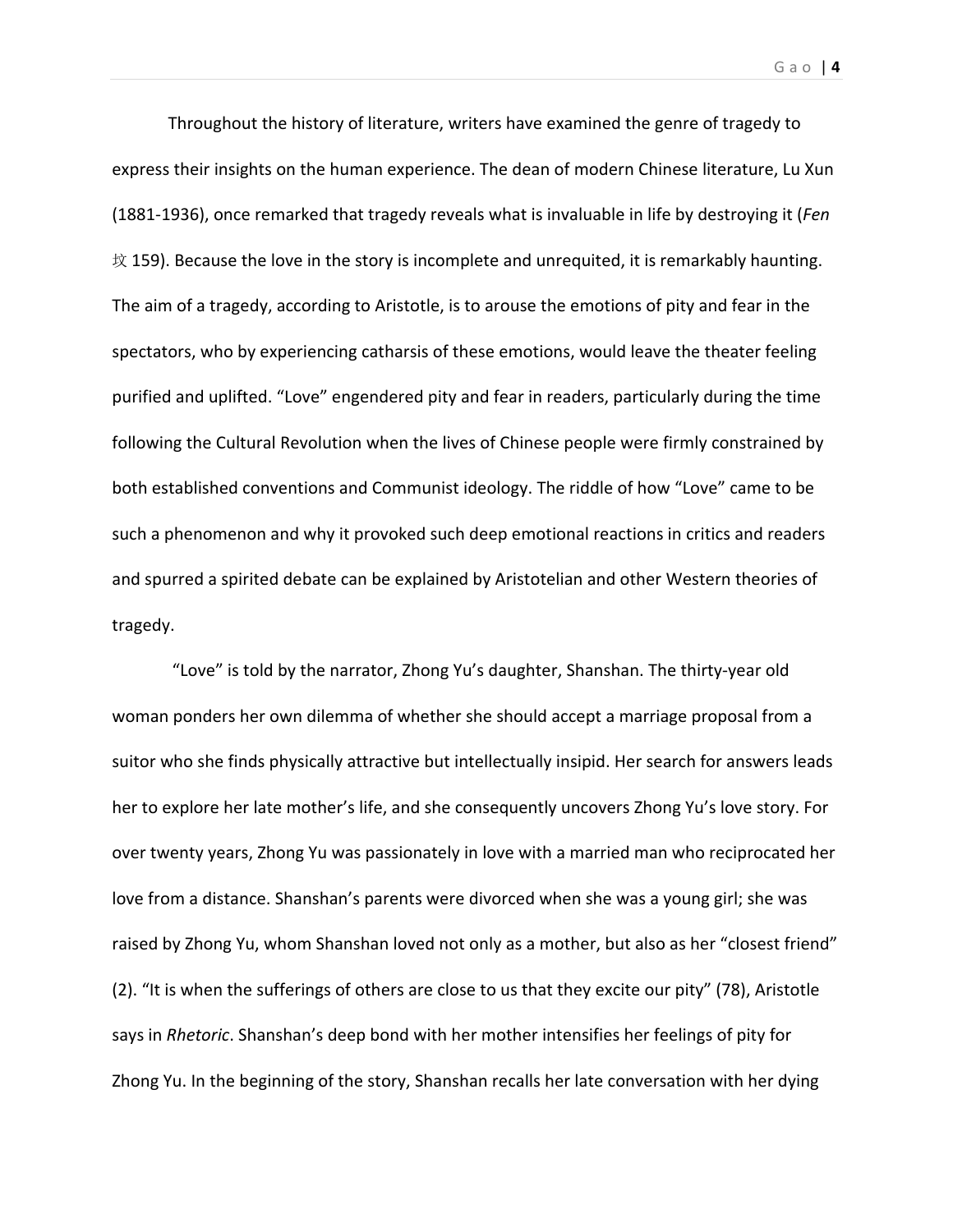mother in which she asks why Zhong Yu never remarried. After giving a short account of her parents' separation, Shanshan goes on saying "I was really sorry that she hadn't remarried. She was such a fascinating character; if she'd married a man she loved, what a happy household ours would surely have been" (4). After her divorce, Zhong Yu remained single. Shanshan feels sad that a remarkable woman like her mother could not have a fulfilled love life. She also feels sorry for herself for missing out on "a happy household" because of her mother's misfortune with love and marriage.

When Shanshan realizes that the entries of Zhong Yu's diary are more than raw material for her writing, she says, "This was no lifeless manuscript I was holding, but an anguished, loving heart. For over twenty years one man had occupied her heart, but he was not for her. She used these diaries as a substitute for him, a means of pouring out her feelings to him, day after day, year after year" (5). After finally piecing together her mother's love affair with the cadre, Shanshan laments, "How wretched Mother must have been, deprived of the man to whom she was devoted!" (8). In these poignant monologues, Shanshan conveys her sorrow for her mother's ill-fated love as if she had experienced it herself.

Shanshan also comes to pity the old cadre. She perceives him as a steadfast man with firm political convictions and extraordinary revolutionary experiences. In her eyes, the old cadre was an unsentimental man who could not easily be swayed by romance: "The cold glint of his flashing eyes reminded me of lightning or swordplay. Only ardent love for a woman really deserving his love could fill cold eyes like those with tenderness" (6). But the resolute and unsentimental cadre falls deeply in love with Zhong Yu. Shanshan is moved by the nature of the cadre's love and says, "Maybe this man, who didn't believe in love, realized by the time his hair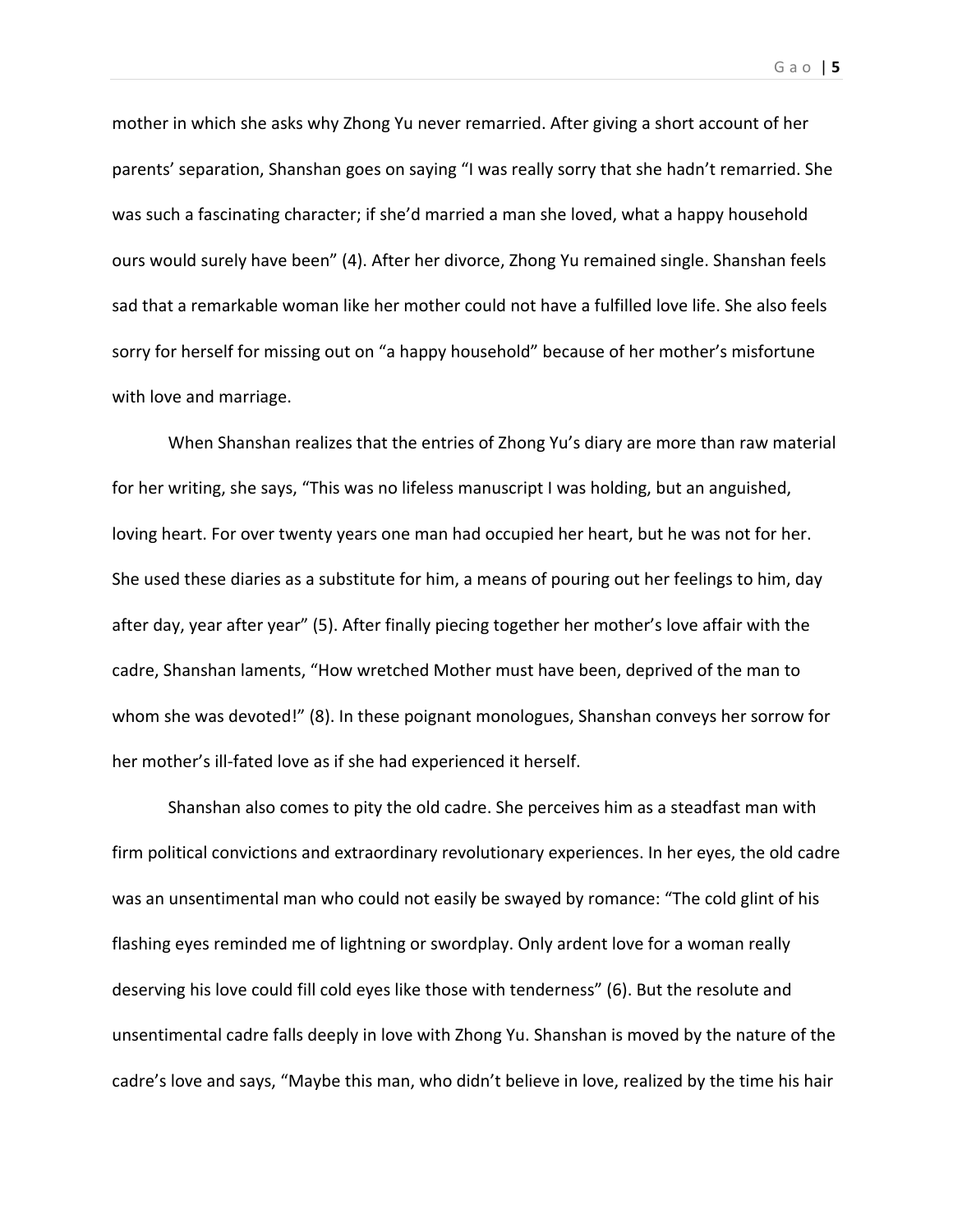was white that in his heart was something which could be called love" (8). Shanshan continues, "His duty had always been clear to him, even in the most difficult times. But now confronted by this love he became a weakling, quite helpless. At his age it was laughable. Why should life play this trick on him?" (8). Here, by revealing that the unsentimental old cadre is deeply shaken by the love he hopelessly cherishes, the author provokes pity in her readers.

The tragic drama of Zhong Yu and the cadre is replayed as Shanshan reads through Zhong Yu's diary. As her pity for their ill‐omened tale grows, she begins to fear for herself, "Each time I read that diary "Love Must Not Be Forgotten" I cannot hold back my tears. I often weep bitterly, as if I myself experienced their ill-fated love. If not a tragedy it was too laughable. No matter how beautiful or moving I find it, I have no wish to follow suit!" (13). Tragedy and comedy both deal with the extremes of human experience. One person's misfortune might appear ridiculously laughable unless the observer empathizes with the unfortunate's adversity, and then it becomes tragedy. A skilled writer can manipulate the reader's emotions. Some readers were deeply moved by the romance of Zhong Yu and the cadre, while others believed that the love story was absurd. Fully aware of how others might perceive her mother's love affair, Shanshan wants to avoid both pity and ridicule. Nonetheless, facing her own quandary of whether she should marry her pursuer, Shanshan finds herself in the same situation that confronted her mother thirty years earlier: Zhong Yu married Shanshan's father, not for love, but for his handsome appearance which resulted in a short‐lived marriage. Shanshan fears that she will repeat her mother's tragic error. Fear, Aristotle says, is aroused "by the misfortune of a man like ourselves" (*Poetics* 23); and "we feel pity when the danger is near ourselves" (*Rhetoric* 78). As in Greek tragedies where the audience identifies with the Aristotelian's hero, Shanshan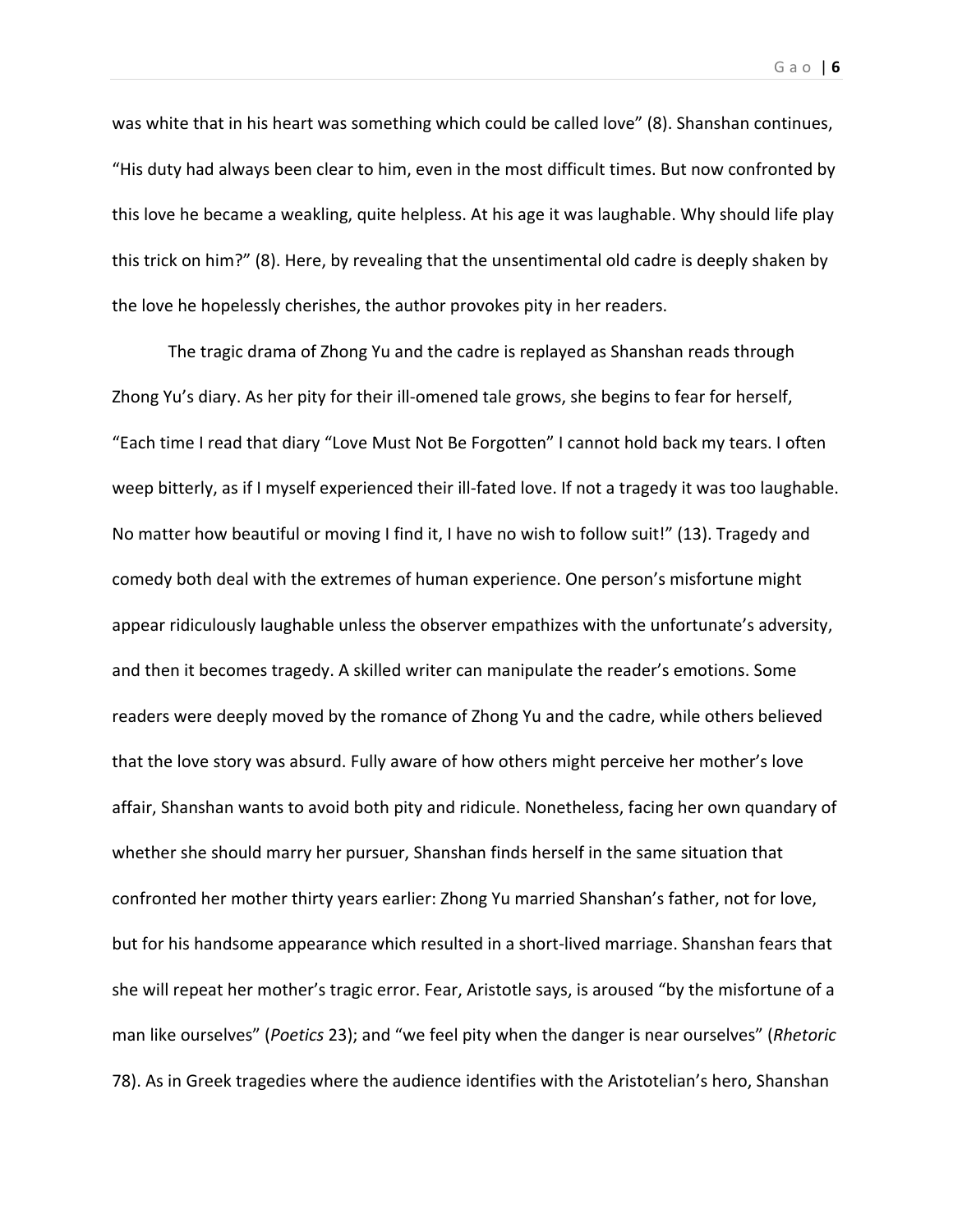identifies with Zhong Yu. The affinity triggers Shanshan's fear that she will follow her mother's unfortunate path.

Shanhan's emotions evoked by the tragedy establishes a model which guides how the reader feels about the romance of Zhong Yu and the cadre. This is illustrated by the reactions of many literary critics who sympathized with the characters. He Zi pleas, "Read 'Love Must Not Be Forgotten!' Listen to the outcry (*huhuan* 呼唤) from the hearts of the characters" (52 my translation). Sheng Ying says that the love letters Zhong Yu writes to the cadre send quivers through the hearts of readers (H. He 162). Wen Xiaoyu states, "Because there is a noble element in the love story, the pain endured by the protagonists shook us deeply" (H. He 186 my translation). Even many years from now, Zhang's story will still make readers shed tears, Li Guiren predicts. Wu Daiying notes the aesthetic pleasure and emotional purification Zhang's works have on her readers: through the destruction of goodness and nobility, readers undergo an emotional catharsis and spiritual sublimation (H. He 172).

Some Chinese literary critics also recognized the fearful effect in readers. Zhang Xiaodan comments that the piteous reaction toward the missed opportunity of the protagonists would help young readers avoid the same regret years later (H. He 262). Both journalist Sun Wusan and critic Chen Liao reported some readers' response on the story. Sun notes that while Zhang's story "has caused harm for some people," and it "has rescued others" (qtd. in H. He 69 my translation). The statement infers that while the story had broken up some marriages, it had also saved some people from loveless marriages. Chen states that the story prompted an overwhelming reaction in readers – both married and unmarried. He gives an example of a young woman who said, "After reading the story, I completely changed my idea about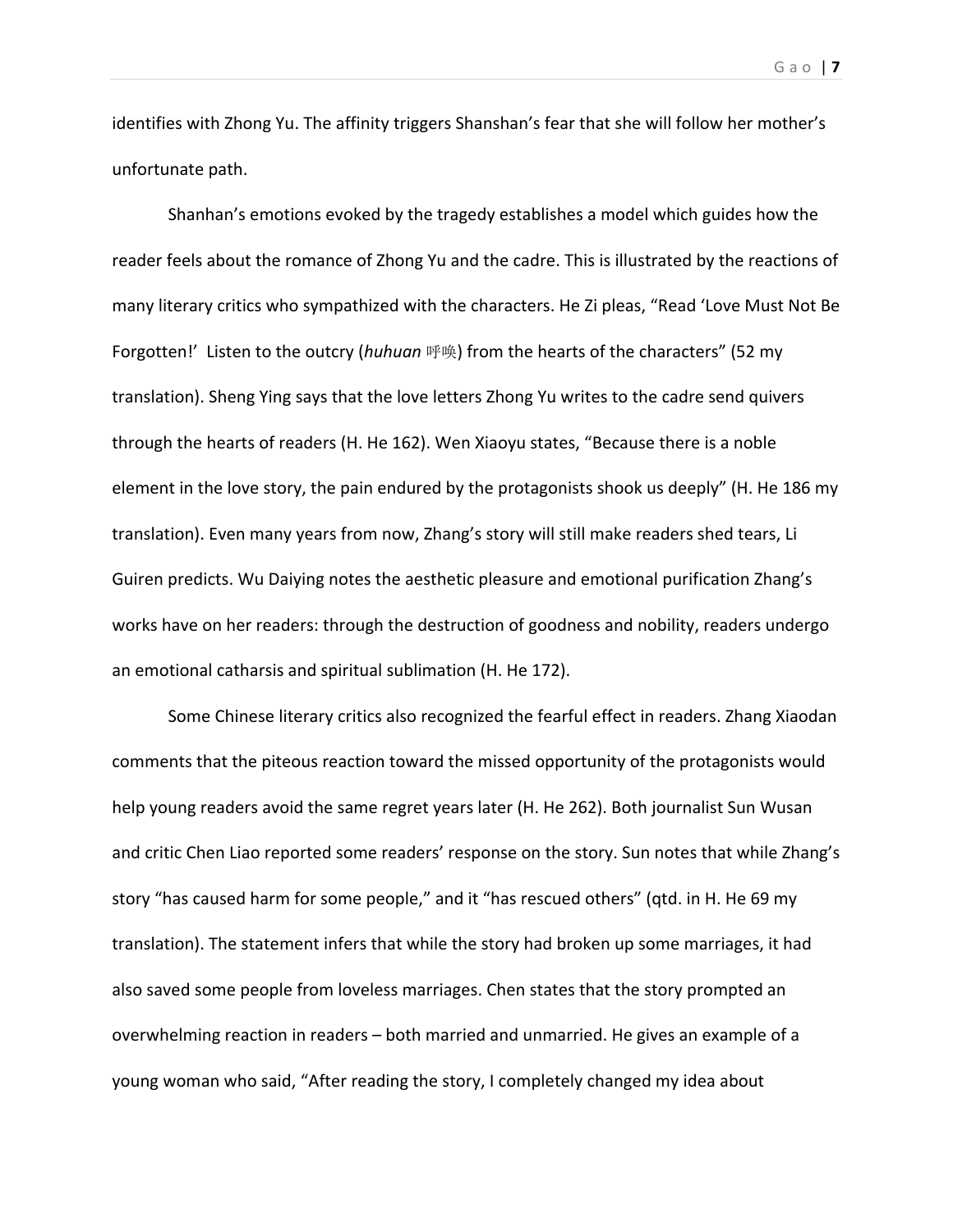marriage. Before I only cared about the number of the material advantages [the other person can offer] except love" (H. He 361 my translation). Chen also reports that he has heard from some older readers who expressed their regret for the way they had handled their marriages (H. He 361). Maurice Valency recounts how Aristotle defines pity as, "a species of anxiety, analogous to fear, aroused by the undeserved misfortune of another, which we may expect shortly to share. In identifying sympathetically with another's misery, we are really fearing for ourselves" (60). The reports of these readers' reactions demonstrate that the story had provoked a certain degree of anxiety and fear in them which, in turn, helped them reexamine their motives and make changes in their lives.

Regarding the story's effect on its readers, Meng Fanhua keenly observes that it was an era of enlightenment during which Zhang recreated the myth that love transcends all. For the millions who had tasted the loveless fruits, "Love" was a "self-rescuing gospel," because every reader could recognize him or herself in Zhong Yu's misfortune (10 my translation). However, Meng says that it was the "Last Supper" for those who were unfortunate in love but find no place to voice their pain (10). Fred Alford describes tragedy as a sacrifice on behalf of human suffering allowing the observer to project his or her own pain into the story. Any agony, he suggests, can be withstood when it is convincingly depicted in the character and situation of another who suffers a similar fate (159). As the spectators of Greek tragedies project their own pain into the Aristotelian's hero, they experience the catharsis which enables them to face their lives again once they leave the theater. Analogously, as Zhang's readers identify with Zhong Yu, they are also purified and uplifted by the cathartic experience.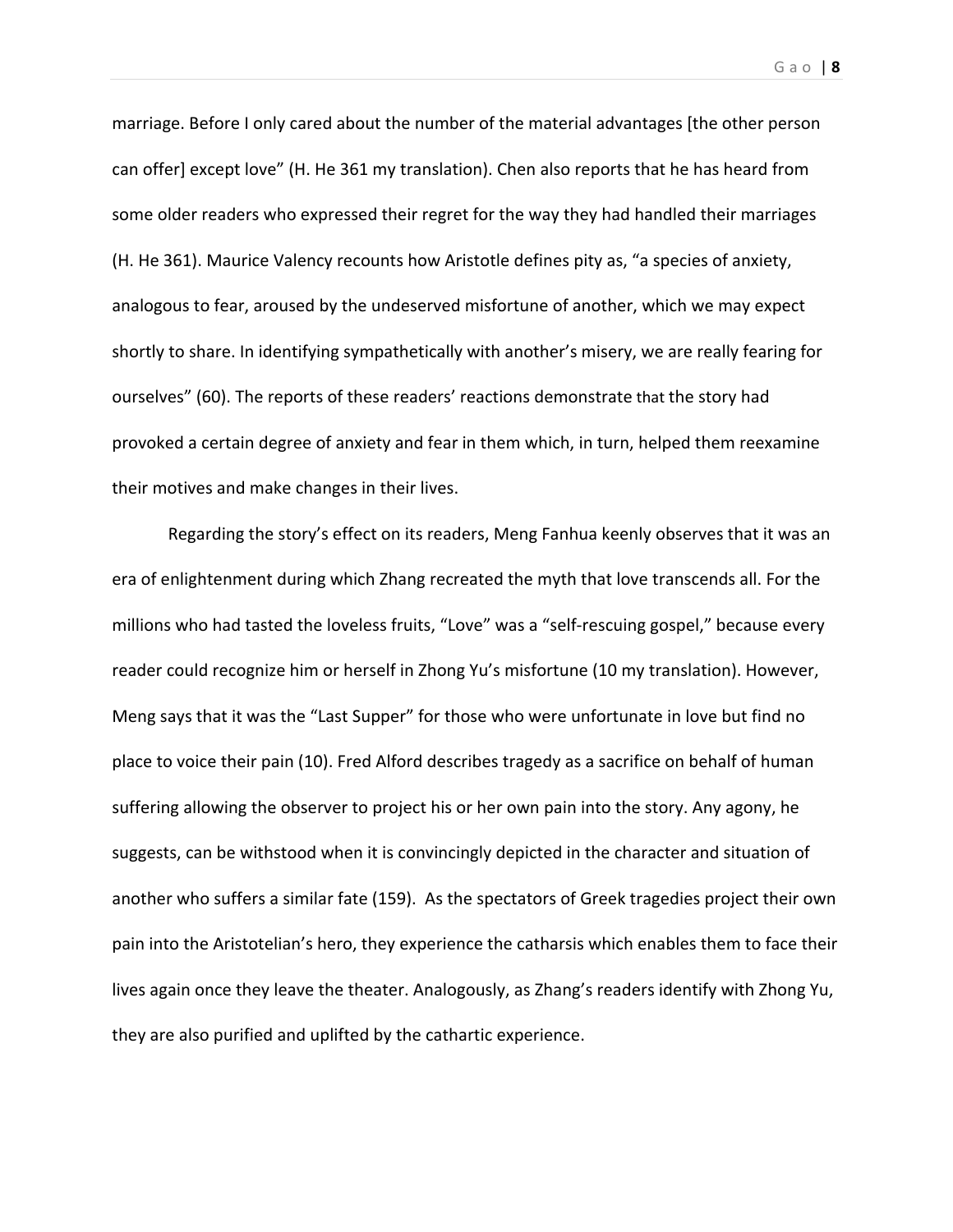In *Poetics*, Aristotle indicates that pity and fear are inspired by three elements, one of which focuses on the suffering of the hero. As an example, Zhong Yu expresses her unceasing pain in her diary:

> At the end of every day, I feel as if I've forgotten something important. I may wake with a start from my dreams wondering what has happened. But nothing has happened. Nothing. Then it comes home to me that you are missing! So everything seems lacking, incomplete, and there is nothing to fill up the blank. We are nearing the end of our lives, why should life submit people to such ordeals then unfold before you your lifelong dream? (9)

In discussing Greek drama, Richard Sewall points out that the distinguishing quality of a tragic hero "is in the peculiar nature of his suffering, and in his capacity for suffering and appropriating his suffering" (177). He illustrates this distinctive quality by comparing the tragic hero with the hero in comedy, epic, lyric, and hagiography. While the comic hero defines himself by thinking, the epic hero by conquering, the lyric hero by sensibility, and the religious man by believing, the tragic hero is distinguished by suffering, though he may possesses all the qualities of the characters in the other genres.

Another segment of her diary reveals how Zhong Yu's attempt to forget her hopeless love failed, but her strength to endure the suffering prevails:

> We agreed to forget each other, but I deceived you. I have never forgotten. I don't think you've forgotten either. We're just deceiving each other, hiding our misery. I haven't deceived you deliberately though; I did my best to carry out our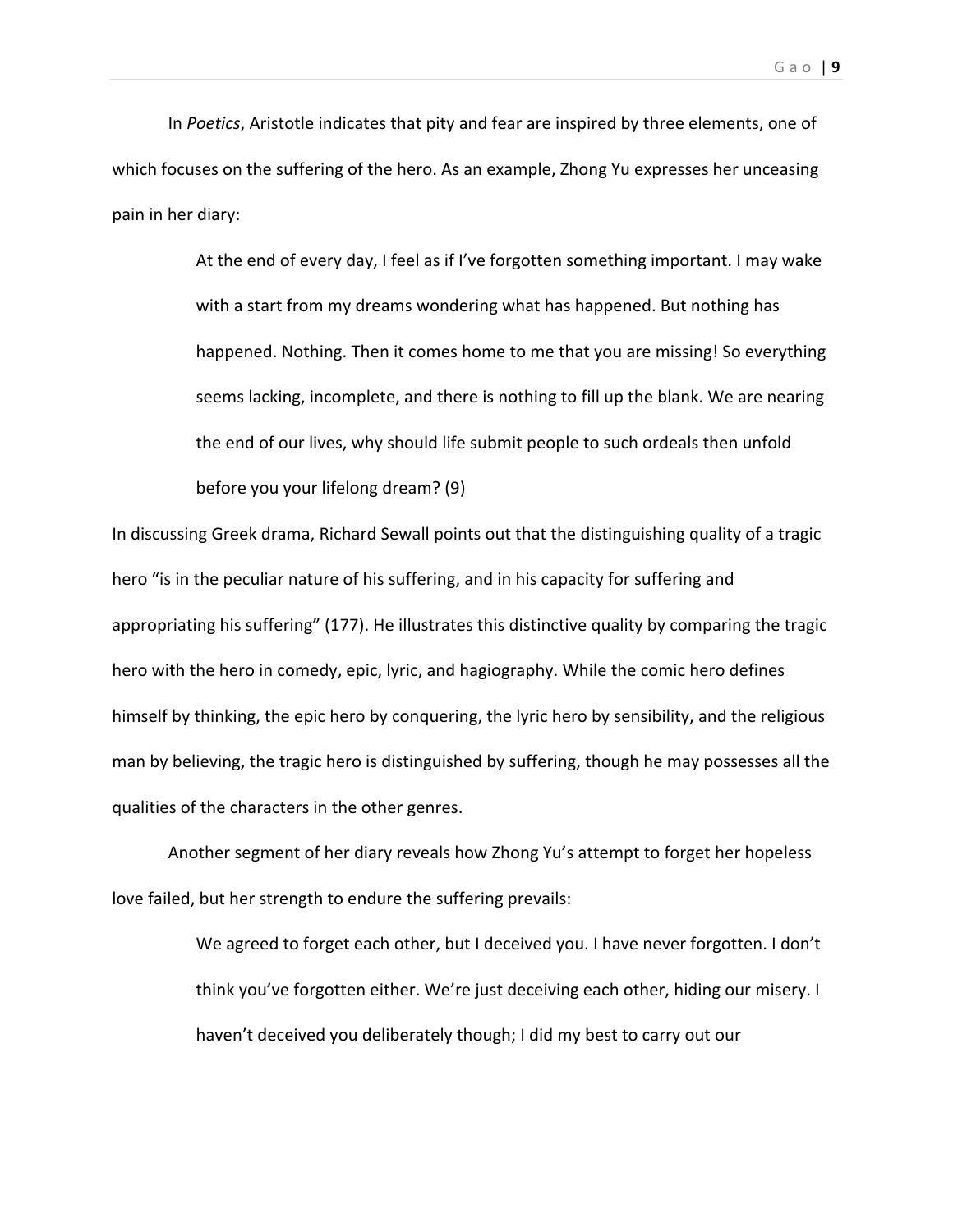agreement  $\ldots$  My love is like a tree the roots of which strike deeper year after year  $-$ I have no way to uproot it. (9)

In describing Greek tragedy, Edith Hamilton says that "Tragedy's one essential is a soul that can feel greatly. Given such a one and any catastrophe may be tragic" (176). Because of the very strength of her passion, Zhong Yu demands readers' pity.

If the essence of a tragic hero's nature is his capacity for suffering, what then is the cause of his suffering? In defining the tragic hero, Aristotle claims that he must be a good character. He also specifies that the portrayal of such a character should follow the technique of good portrait‐painters who make their portraits distinctively original and yet more ideal than real life (*Poetics* 29). In the story, the heroine Zhong Yu is described as "Though not beautiful, she had the simple charm of an ink landscape" (4). The succinct description of Zhong Yu's appearance paints a unique portrait of a woman of refined disposition and exceptional intellect. Zhong Yu is an accomplished writer whose enchanted writing style, as her writer friend remarks, would make anyone fall in love with her (4). The tragic hero is not perfectly virtuous, but, Aristotle proposes, "possesses certain distinctive qualities both of character and thought" (*Poetics* 11). Zhong Yu, who calls herself "A wretched idealist" (4), has the unique quality of idealism which – derived from an individualistic and romantic sense – is her motif that distinguishes her from the ordinary, ultimately causes her suffering, and renders her a tragic heroine.

Zhong Yu succinctly characterizes herself as "A wretched idealist." She tells Shanshan, "Those content with their lot will always be happy, they say, but I shall never enjoy that happiness" (4). As an idealist, she holds herself to high standards. Abashed for her short-lived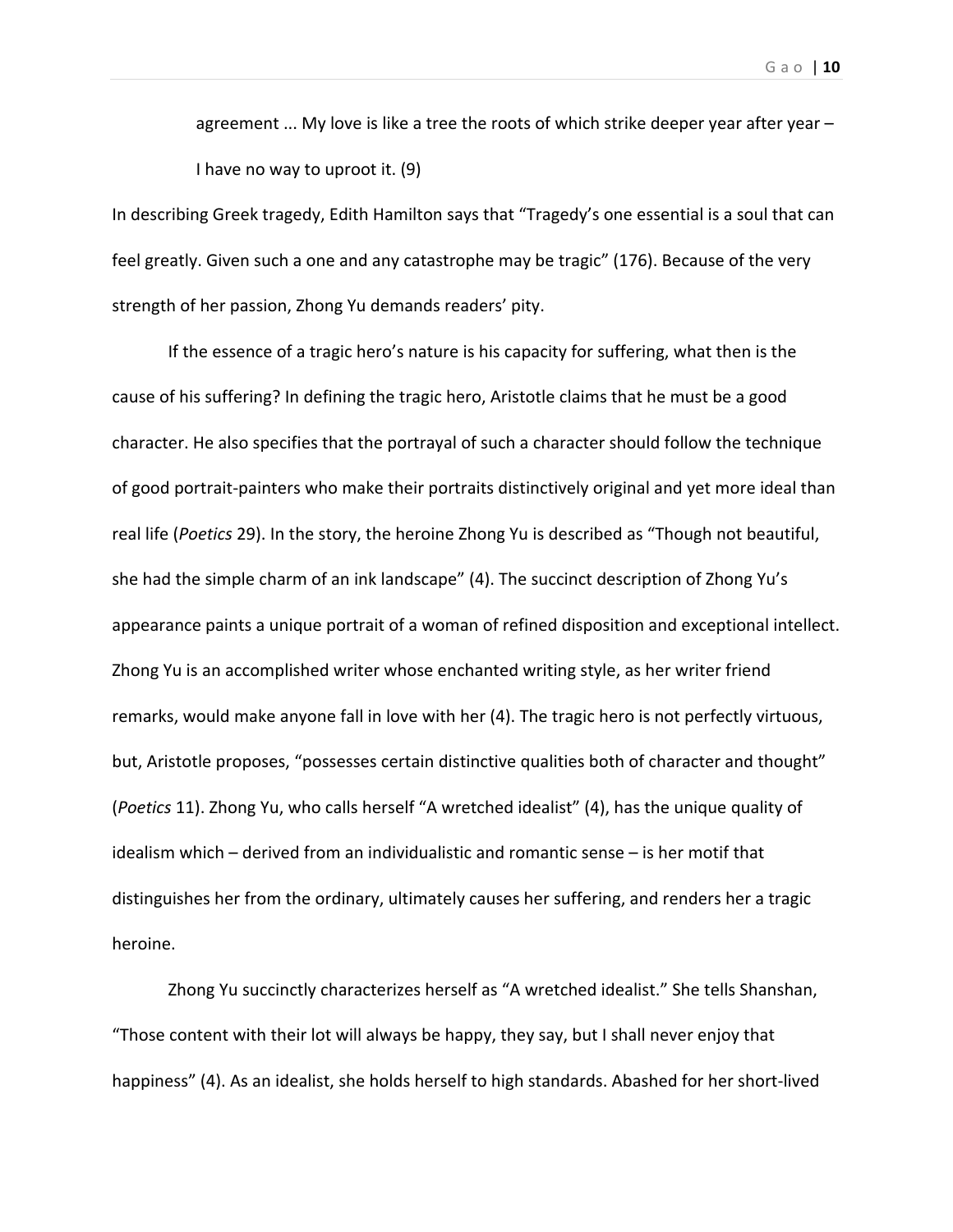marriage to a man she does not love, she confesses to Shanshan, "When I can't sleep at night, I force myself to sober up by recalling all those stupid blunders I made. Of course it's so distasteful that I often hide my face in the sheet for shame, as if there were eyes watching me in the dark. But distasteful as it is, I take some pleasure in this form of atonement" (4). Unable to forgive herself, she often punishes herself for "having judged by appearances" (4). The inclination of being tough on herself gives a glimpse of the sorrowful life of "A wretched idealist." In the same article, critic Huang Qiuyuan expresses his concern for Zhang's use of the term, "A wretched idealist." He states that a wretched idealist is a pure individual, but whose life is destined to be tragic in any era (H. He 128).

Nevertheless, once she accepts her "futile choice" (4) of marrying the wrong man, Zhong Yu courageously chooses divorce and lives as a single mother. As she grows older, she learns her true needs. Instead of superficial matters, Zhong Yu has developed her romantic ideals and sought a more spiritual substance in a man. She reveals to Shanshan that unless she worships a man, she cannot love him "even for one day" (7). Not only does she live according to her ideals, she has also passed on her idealism to her daughter. As Shanshan indicates, Zhong Yu has long since taught her about things which are generally not taught to girls. Concerned about Shanshan's future in her death bed, Zhong Yu blurts out "Shanshan, if you aren't sure what you want, don't rush into marriage – better live on your own!" (3). From a Chinese standpoint, this was perverse advice from a mother to a daughter. Zhong Yu's self‐identification as "A wretched idealist" makes Shanshan wonder if she has inherited these same genes that "attracted ill winds" from her mother (4), since she too tends to upset herself over things which have no present impact, and she has troubled herself over the question of whether there is a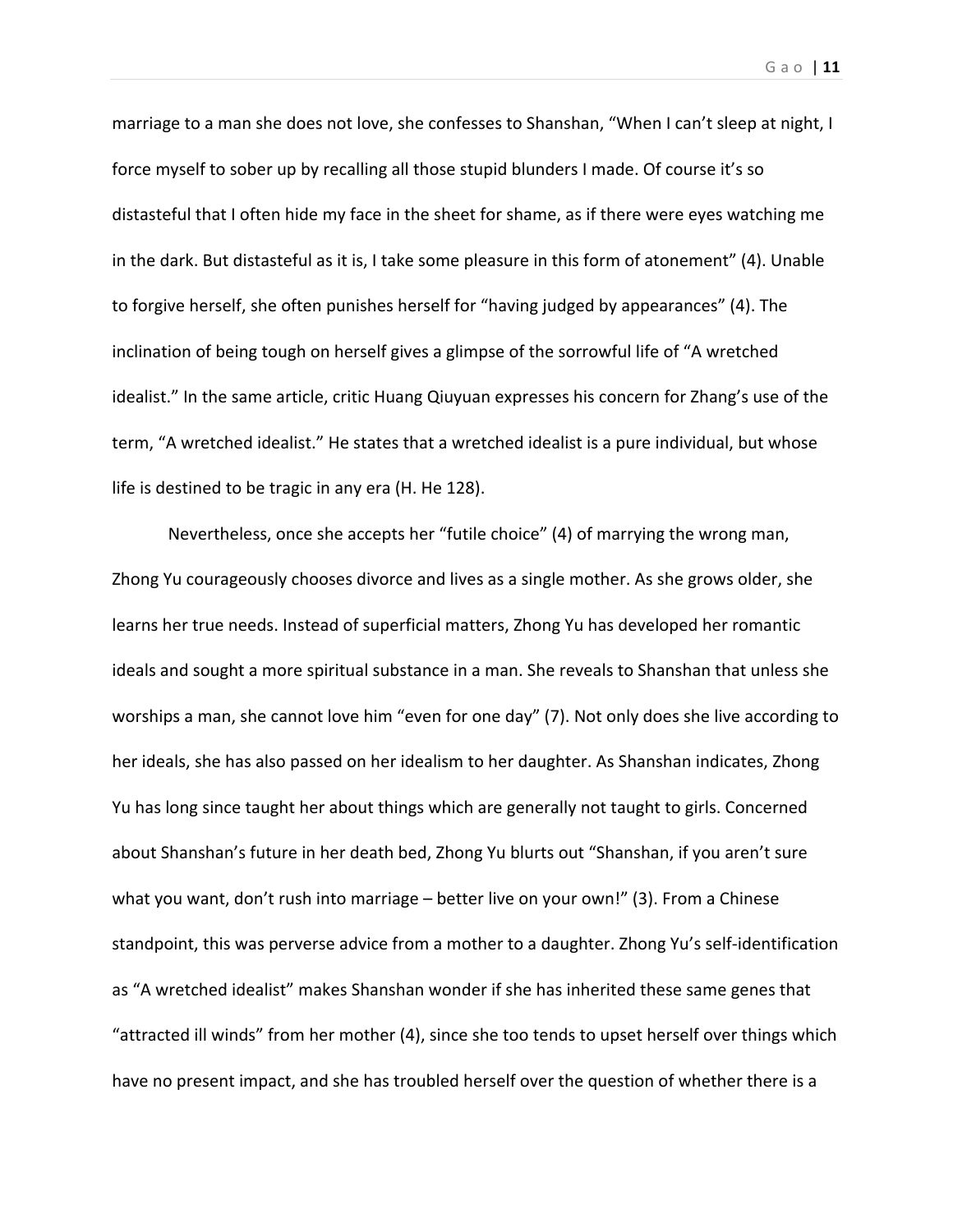"stronger bond" that links a couple together besides "law and morality" (2). Shanshan ponders over what her late mother would say about her uncertainty of marrying her suitor. In the end, the idealism Shanshan inherited from Zhong Yu helps her resolve to remain single until she meets her kindred spirit.

Shortly before her death, Zhong Yu expresses her concern over whether Shanshan could meet the right man in such a big world, a world in which Zhong Yu feels she is lucky since she has met her dreamed man. Idealized, the cadre – note that the author never even gives him a name – is an emblem of spirit and strength that Zhong Yu seeks and admires. Unlike her former husband, the cadre is an older man with rich life experiences. His revolutionary background, especially his underground work experience as a revolutionist turns him into a romanticized European medieval knight in women's eyes. Although, for the most part, he remains in the background throughout of the story, one of his major appearances taken from Shanshan's reminiscence paints an ideal portrait of a man of extraordinary character: "Out stepped an elderly man with white hair in a black serge tunic-suit. What a striking shock of white hair? Strict, scrupulous, distinguished, transparently honest -" (7). Not only is he distinguished by his remarkable looks, he is also portrayed as a gentleman. Even though he is a high-ranking bureaucrat equipped with a special car and a chauffeur, he acts graciously. When his driver is reprimanded by a policeman for parking illegally, he apologizes and takes the blame. Notably, he is not the usual clodhopper of the Communist cadre, for he appreciates Zhong Yu's literary works and shares her love for Chekhov and the oboe. It is his strength of character that wins Zhong Yu's heart: "That strength came from his firm political convictions, his narrow escapes from death in the revolution, his active brain, his drive at work, his well-cultivated mind" (7). It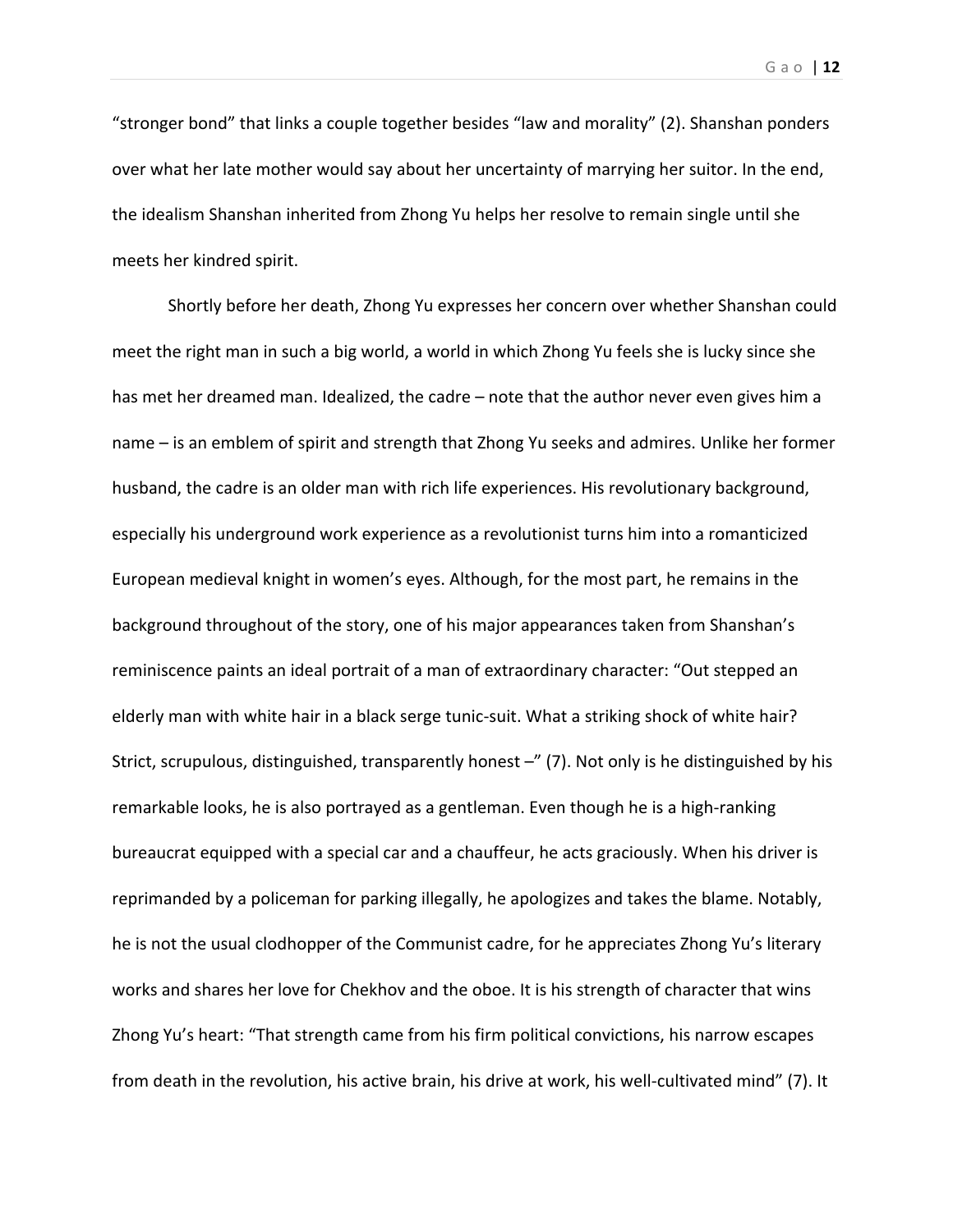is hard to imagine that any man can match such an idealized character! Even the account of how he married his wife adds an aura of glory to his character. In the 1930s, while engaging in underground work for the Community Party in Shanghai, he was shielded by a worker, who as the consequence was killed by the Nationalist government and left his family without means. In

order to save the family, he unhesitantly married the daughter. His act of self‐sacrifice out of a sense of duty and gratitude is considered an act of righteousness (*renyi zhijiu* 仁义之举*)* according to Confucian ethics. The same cause of Zhong Yu's pain also renders him as a saint in her eyes. It is facet of her idealism that she is seeking an idealized man to worship rather than a companion to share her life. This facet leads to her tragedy.

Although confronted by the love for which "he would have given his life" (8), the cadre cannot break his marriage, especially, since he and his wife have lived harmoniously and helped each other through hard times. While the cadre's marriage is firmly protected by law and morality, Zhong Yu is left in a pitiful position of this triangular-relationship. In a certain respect, Zhong Yu's tragedy derives from her complicated personality. She is passionate yet introspective; she longs for individual freedom but adheres to the cultural moral ethics. Although she finds her kindred spirit in the cadre and vice versa, her kind‐hearted nature would not allow her to build her happiness upon someone else's pain. R. B. Heilman remarks that the central characteristic of the tragedy lies in the dividedness in its hero who is torn between two moral imperatives each of which is valid in its own way (89). Zhong Yu is the product of both Western Romantic ideals and Chinese traditional ethics. While the former advocates individual freedom over social conventions, passion over reason, and love above all else, the latter stresses family and society over individual happiness, morality and propriety over romantic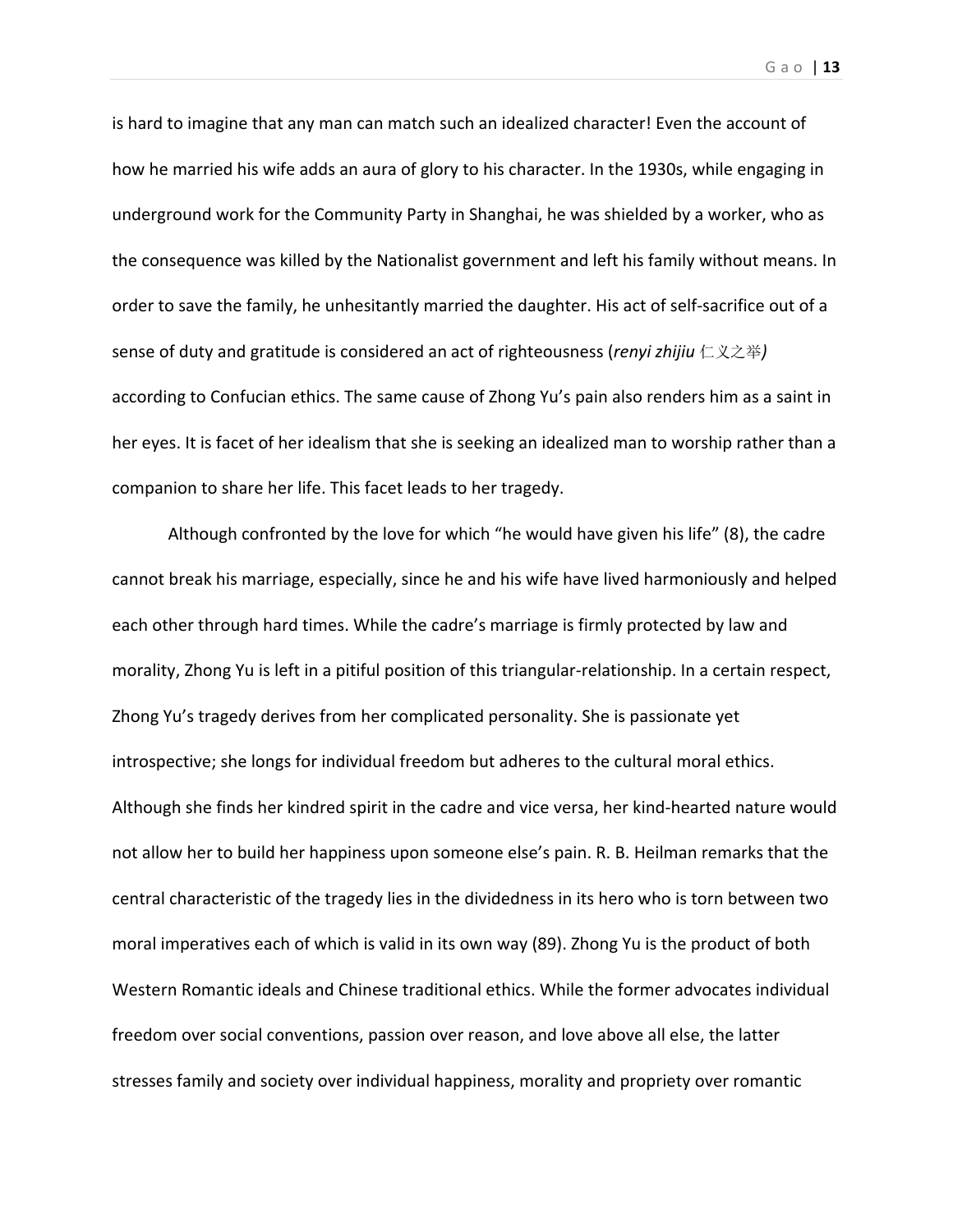Gao | **14**

sentiment. Torn between these two "imperatives," Zhong Yu can neither give up her love as many sensible women would do in her situation, nor fight for her happiness, though as an accomplished writer and an independent woman, she possesses more advantages compared to the cadre's wife. Zhong Yu can only love platonically in her secluded little corner, where she tastes fully the bitter fruit of her unrequited love. Her passion for the cadre bridled by her integrity and altruism places her in an emotional purgatory in which she suffers terribly.

Meng Fanhua notes that Zhang is unlike the notable Romantic authors such as Jean‐ Jacques Rousseau, George Gordon Byron, and the modern Chinese writers Yu Dafu or Ding Ling (in her early years), for their works promote individual liberation from moral turpitude; they scorn the call of the other world and seek earthly happiness instead. In contrast, Zhang's heroine serves as a moral model; she sacrifices her happiness for her idealism. Meng points out that although Zhang "realizes her restraints and inhibition, she does not possess the courage to smash the snare" (9 my translation). Therefore, Zhang depicts the love between Zhong Yu and her cadre as platonic, "In spirit they were together day and night, like a devoted married couple. In fact, they spent no more than twenty‐four hours together in all" (9) over twenty‐year period during which they have never even held their hands. Platonic love is idealistic: while it is pure and sublime, it is only feasible if the individuals involved are emotionally detached. Needless to say, people who are in love want to be with each other, as Zhong Yu carefully calculates the route the cadre takes to work just to catch a glimpse of his head from the rear window of his car, and he, too, tries to get glimpse of her, "straining his eyes to watch the streams of cyclists" (8). However, as much as they long to see each other, when they accidently run into each other, they are overcome with emotions "each appearing upset" (6).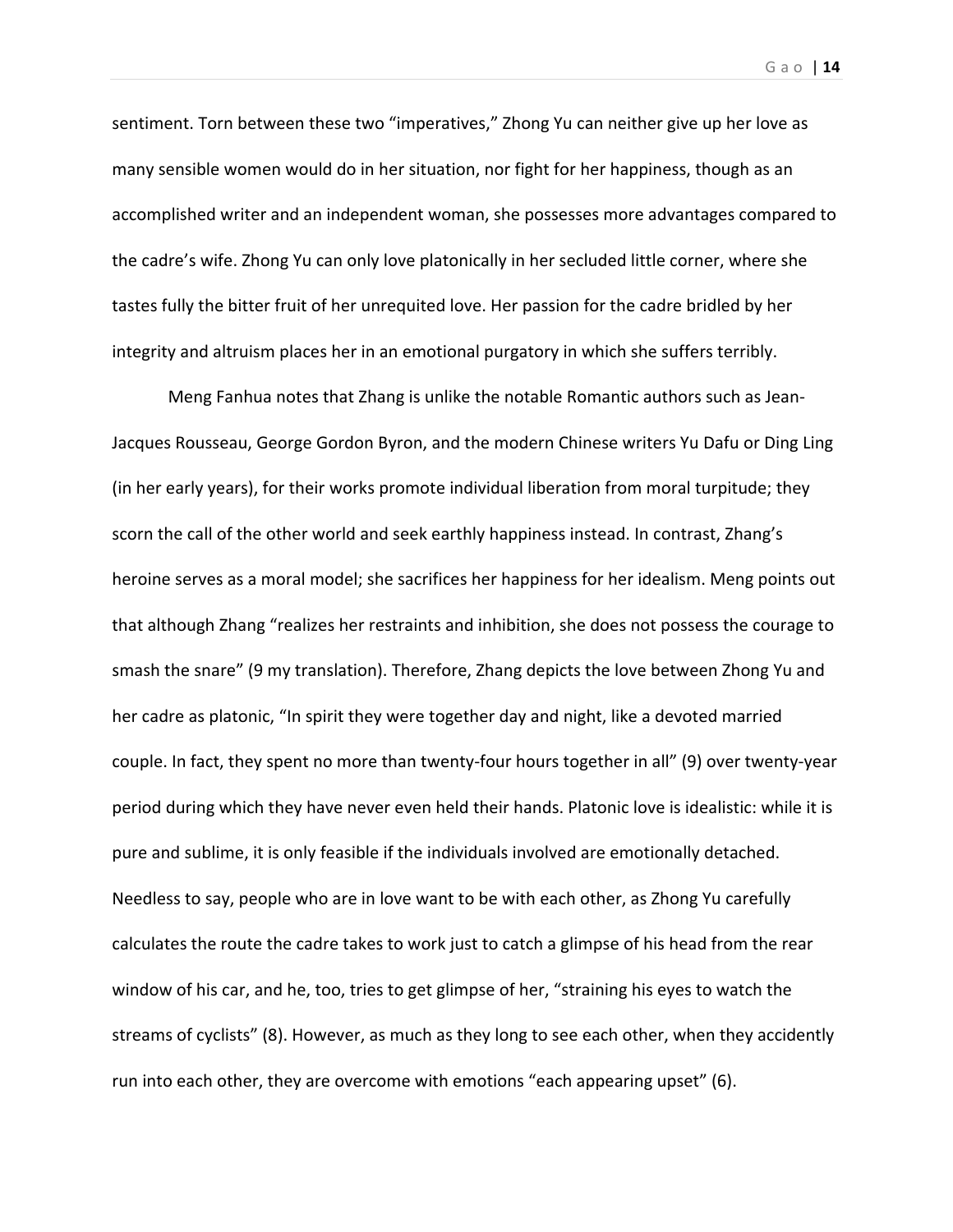As the reality is unrequited, Zhong Yu turns to fantasies for her channeled passion and emotions. She "pours out her heart to him, day after day, year after year" in her diary, named "Love Must Not Be Forgotten;" she immerses herself in Chekhov's melancholy – for over twenty‐years, she never misses a day of reading his works from the *Selected Stories of Chekhov,* a gift from her lover, which for her, is authentication of his love. When she is tired of writing, she sits down in front of her bookcase staring intently at the set of Chekhov's short stories. "Sometimes at dawn" and "sometimes on a moonless, windy evening" (12), she paces along the small asphalt road where she once shared a stroll with the cadre recalling the moment of that he smiled and waved his hands for a good-bye. When coming back from trips, she indulges herself in a moment of imaged happiness in which the cadre is waiting for her on the platform. Zhong Yu's love is sustained only by fantasies in which can she taste a little sweetness of her love.

Indisputably, Zhong Yu's tragedy stems from her immutable ideals. While many individuals would retreat from the unattainable and settle for the next best thing, Zhong Yu chooses to be faithful to her love and beloved. Geng Yong remarks that Zhong Yu's insisting on a love that cannot be materialized is her unconscious revolt against the unrequited reality (H. He 394). Shanshan quotes Tang poet Yuan Zhen's verse to describe Zhong Yu's love, "No lake can compare with the ocean, no cloud with those on Mount Wu"  $(6)^1$ . Zhong Yu upholds her love until the last minute of her life even after the cadre is persecuted to death during the Cultural Revolution, as Shanshan wonders:

<sup>1</sup> Yuan Zhen's verse in the Chinese text is "*Cengjing canghai nan wei shui, chuque wushan bushi yun* 曾经沧海难为 水,除却巫山不是云" (Zhang, *Ta xi de shi dai bohe weier de yan* 008; Tang 959).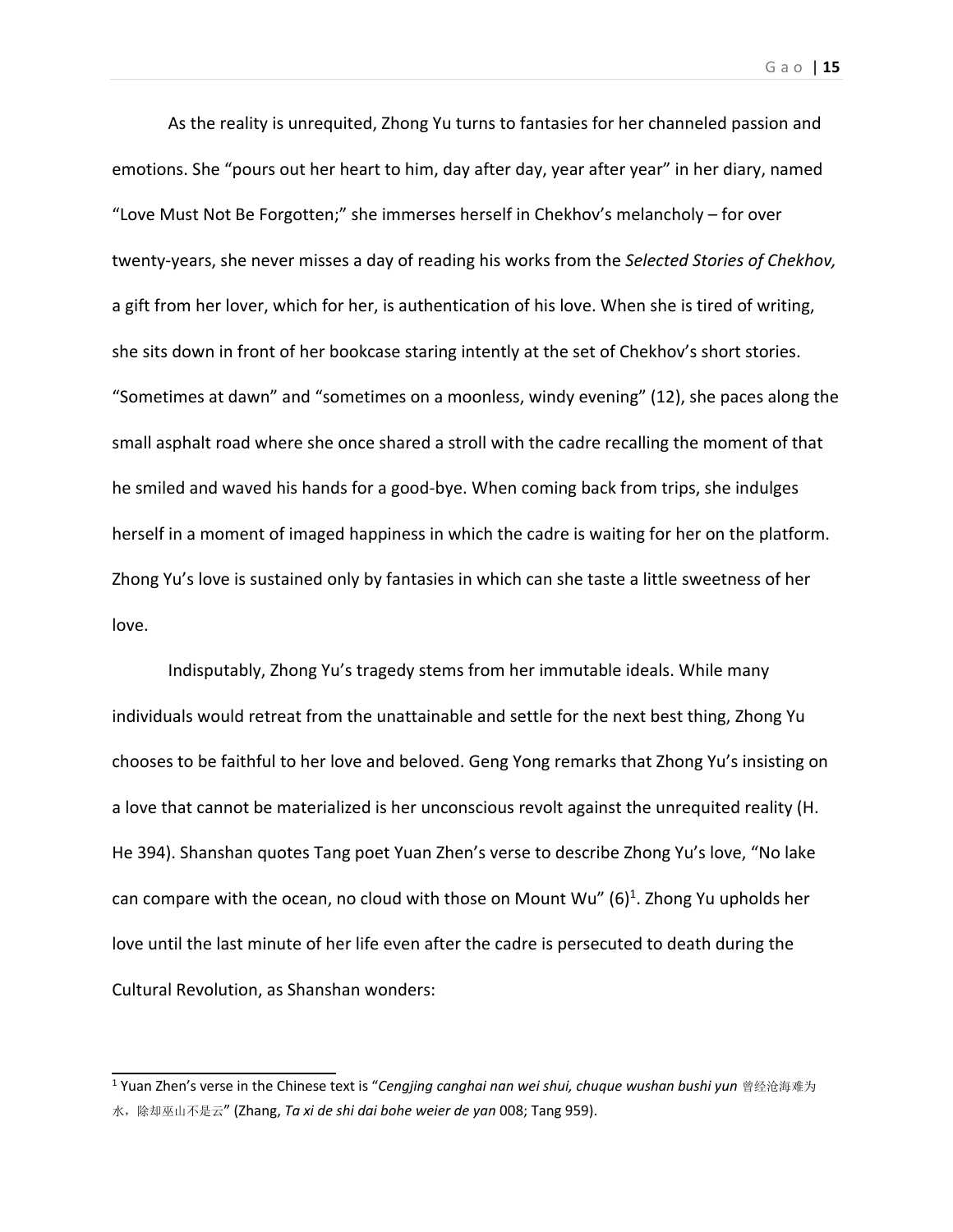Gao | **16**

I do not know how, on her death bed, Mother could still love so ardently with all her heart. To me it seemed not love but a form of madness, a passion stronger than death. If undying love really exists, she reached its extreme. She obviously died happy, because she had known true love. She had no regrets. (12)

Metaphorically, Meng Fanhua analyzes the character of Zhong Yu as "a solitary flower in love with its own fragrance in her self‐developed '*tingyuan* 庭院' [garden or courtyard] of idealism; her elegance also comes from her suffering; the *tingyuan*, however, is still the Chinese courtyard in which high officials, literati, and town people all have lived and experienced the stifling despair, but the only difference distinguishes 'A wretched idealist' from the rest is that she casts a breath of elegance" (10 my translation). Meng also notes that the story is a love of utopia, and there is no place in the world that would allow Zhong Yu's idea of love to grow (10).

Critic Dai Jinhua expresses a more positive view about the story. She notes that Zhang's works are the last echoes of Romantic ideals; they "are dreams … and among them, the one that comes with the most elegant and perfect form is 'Love Must Not Be Forgotten.' While it is a dream, it is also a belief" (23 my translation). Author Wang Meng was one of first critics to capture the spirit of Zhang's story. He points out that what the story depicts is human emotions *(ren de gangqing* 人的感情*)* and human heart *(ren de xinling* 人的心灵). He claims that "the human spirit should gallop freely. True love should be stronger, more sublime, and ideal than the ordinary. A civilized individual should seek and pursue the spiritual state that clearly exists, yet can hardly be fully realized throughout his life; and the meaning of life, after all, is incarnated in the sublimation and breakthrough of such a spirit" (162 my translation).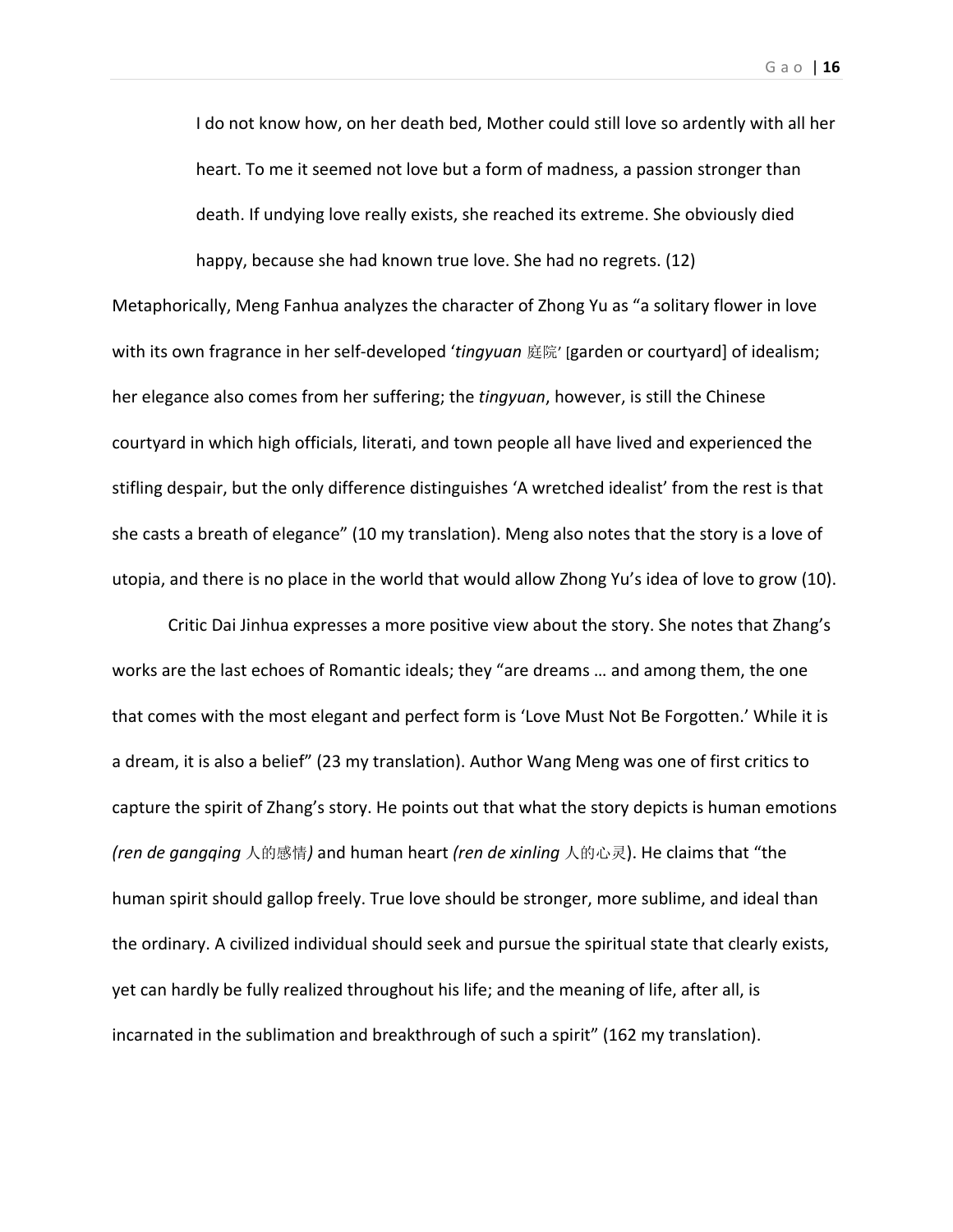Wang addressed the cultural issue which heightened the tragic outcome of the story by suggesting that Chinese society, unlike the West, has never regarded romantic love as life's loftiest aspiration. A similar sentiment has been expressed by Chinese novelist Eileen Zhang (1920‐1995) who says, "China is a country barren of romantic love" (333). In "Love," Zhang portrays a spiritual longing and a sort of love that reaches a profound depth and intensity. This romantic idealism is incompatible with Chinese culture dominated by the orthodoxy of both Confucianism and Communism. Zhang's heroine is aware of the implication of being an idealist when calling herself "wretched." Nonetheless, idealism is engrained in her soul. Perhaps, for Zhong Yu, it is better to experience ill‐fated love that brings her pain and suffering than a life of mediocrity without feelings; perhaps, the latter is a "lightness of being" that, for her, would be intolerable.

While her love cannot be materialized in the real world, Zhong Yu seeks hope in Heaven. Her last words are:

> I am a materialist, yet I wish there were a Heaven. For then, I know, I would find you there waiting for me. I am going there to join you, to be together for eternity. We need never be parted again or keep at a distance for fear of spoiling someone else's life. Wait for me, dearest, I am coming – (12)

Near the end of her life, Zhong Yu experiences neither fear for death nor struggle for life. Still her "passion is stronger than death" (12). She takes death as the only means by which her love can be realized. As Zhong Yu embraces her tragic destiny and dies for her dreams, she becomes a martyr of her idealism.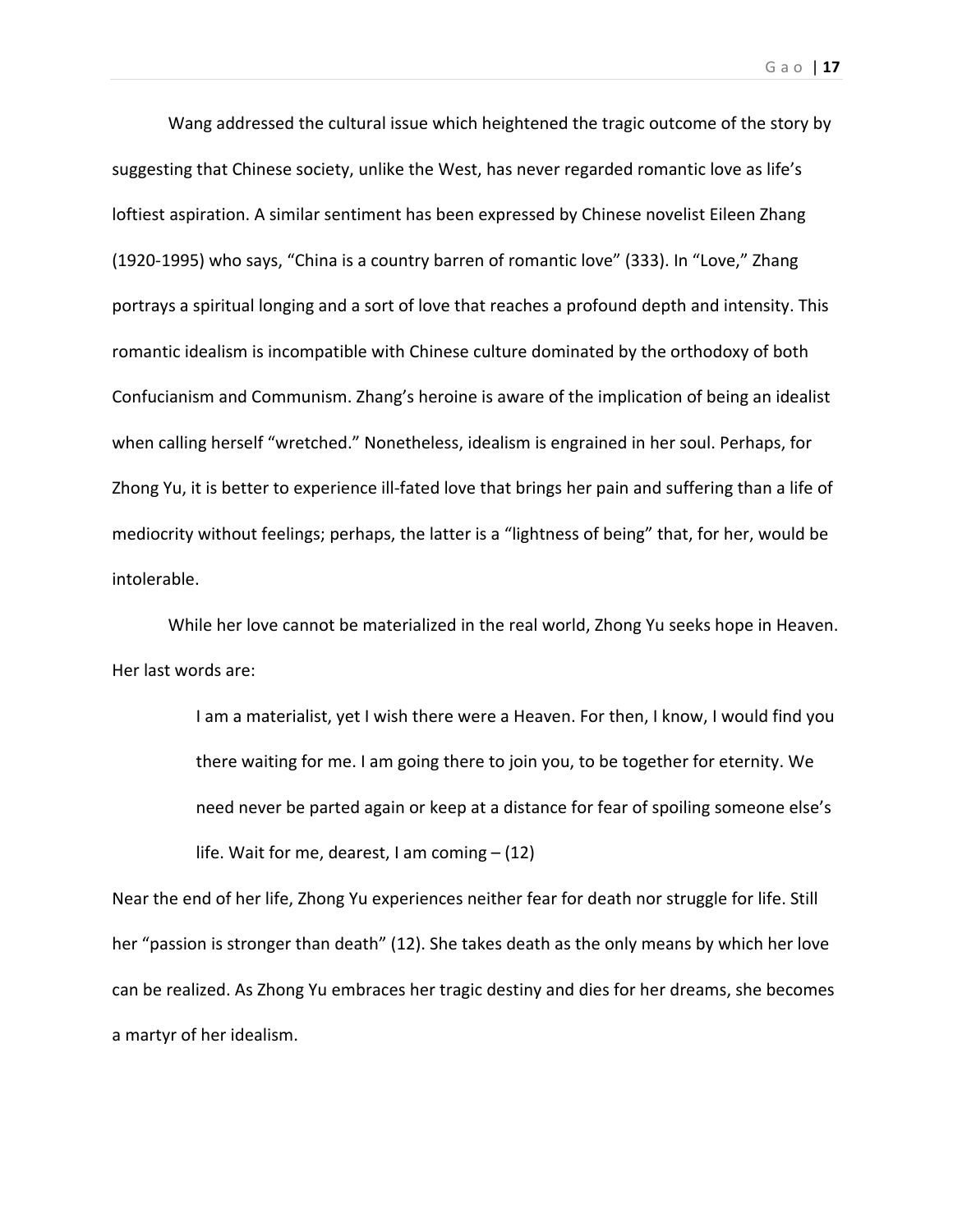Gao | **18**

Zhang is known for portraying Chinese intellectuals, many of whom exhibit the analogous characteristics of "A wretched idealist." In his essay, "Zhang Jie's Modern Confucian Scholars" (*Zhang Jie bixia de xiandai rusheng* 张洁笔下的现代儒生), Li Tuo gives a great insight into understanding Zhang's "wretched" intelligentsia from a Confucian cultural perspective. He points out that a major influence on ethics derived from Confucius' idea of "Restrain the self and return to the rites (*keiji fuli* 克己复礼). This is the way to be humane" (*The Analects* 178). Li suggests that the so‐called "*keji* 克己" is actually a conscious self‐transformation that converts certain social standards into an individual's inner‐morality, a moral cultivation considered as the highest pursuit among Confucian scholars. Li indicates that this moral cultivation was elevated even further by the Neo‐Confucian Song philosopher, Zhu Xi (1130‐1200) who proposes the idea that in order to preserve the "Principle of Heaven," human desire must be exterminated (qtd. in Po 182). Li notes that Zhu Xi's orthodoxy has had detrimental influence on the spiritual development of Chinese intellectuals since Song dynasty (960‐1279). This influence is reflected in the struggles of Zhang's "wretched idealists" who, despite their agony, are unable to break free from Confucian moral restraint, but use the moral cultivation as a way to ease their pain. The impact of moral cultivation on Chinese intellectuals sheds light on why Zhong Yu and the cadre have to relinquish their love; their self‐sacrifice comes from the Confucian moral ethics which are an intrinsic part of their makeup.

As Chinese intellectuals were indoctrinated with the notion of moral cultivation, ordinary people were inculcated with social conventions such as the imperative to marry; once married, one should sustain marriage for life. Individuals were obliged to conform these deep‐ rooted conventions in Chinese society whether it was during the feudal Qing (1644‐1912) or the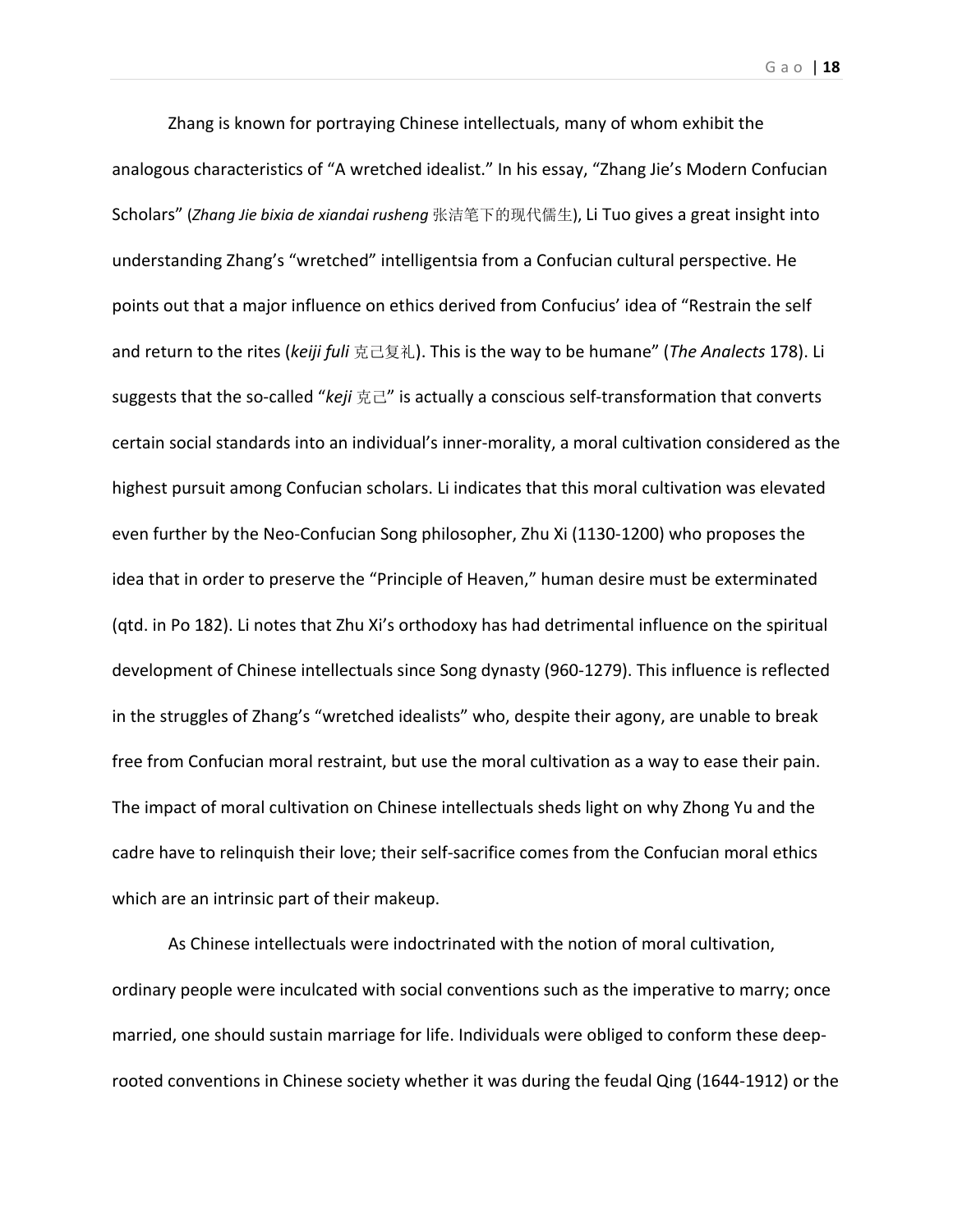Communist People's Republic (1949‐ ). The opening statement of the story is from Shanshan, "I am thirty, the same age as our People's Republic. For a republic thirty is still young. But a girl of thirty is virtually on the shelf" (1). The statement reflects her bitter experience living in a Chinese society, where, despite its socialism (allegedly the most "ideologically developed" system on earth), "people still consider marriage the way they did millennia ago, as a means of continuing the race, a form of barter or a business transaction in which love and marriage can be separated" (2). Shanshan laments the social pressure for a woman to marry, "if you choose not to marry, your behavior is considered a direct challenge to these ideas [old‐conventions]… In short they will trump up endless vulgar and futile charges to ruin your reputation" (13). Single women are discriminated against: if singlehood is taken as an offense to the social conventions, divorce is a stigma. Although the story gives no direct account of the discrimination Zhong You has encountered, it is not difficult to imagine the hardship she has endured as a divorced woman. Because her heart is full with love, she "had turned a deaf ear to idle talk whether well‐meant or malicious," whereas, Shanshan is still rather disturbed by what others have to say about her behind of her back.

In his short story, "The Madman's Diary" (1918), one of the most influential works of the New Cultural Movement (the mid‐1910s and 1920s), Lun Xun criticizes the repressive nature of Confucian teaching and points out that the Chinese feudal history over the past four thousand years was a history of cannibalism (10). The long history of Chinese feudal culture was marked by innumerable tragic lives who were consumed by the confining doctrine of Confucianism. He Manzi remarks that Zhong Yu's wretched love is an indirect expression of the abysmal suffering that Chinese people endured from the previous eras (H. He 388).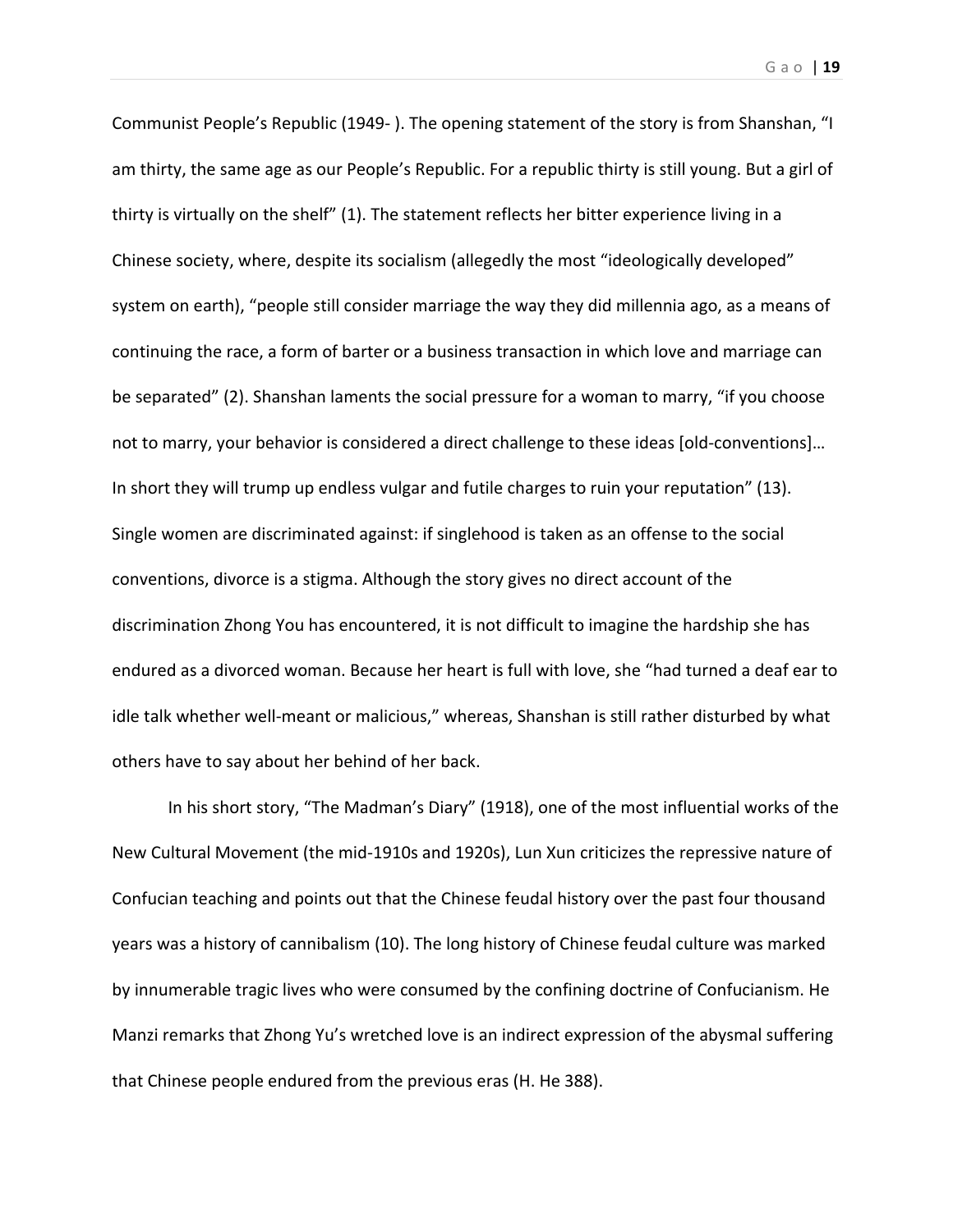Modern and contemporary critics tend to point out society's contribution to the tragedies of individuals, whereas Aristotle emphases the role of human frailty and destiny. The cause of a hero's misfortune, according to his *Poetics*, is *hamartia,* which is as an error. The Greek word used by Aristotle was associated with archery and referred to an errant shot which missed the mark. D. W. Lucas interprets *hamartia* as a mistake based upon the ignorance of essential knowledge despite its well‐meant intent (302). For instance, in Sophocles' *Oedipus, The King,* Oedipus commits fatal sins by killing his father and marrying his mother without knowing his own identity. In "Love," the *hamartia* is not found in Zhong Yu, though she blames herself for starting "off blindly" and taking "the wrong turning" (9), she corrects her mistake by divorcing. The *hamartia* actually lies in the character of the cadre, for he erroneously marries out of a sense of duty – a way to pay his debt to his dead revolutionary comrade. His Confucian ethics and revolutionary zeal cloud his judgment before he came to understand the meaning of love in a marriage. Unfortunately, it is when "he no longer had the right to love, he made a tragic discovery of this love for which he would have given his life" (8). His misfortune begins the moment he marries his wife because this commitment for him is irrevocable. Even though it was a common practice after the Communist victory for Communist cadres to abandon their country wives and marry educated young women from the cities, Zhong Yu's cadre is not one of them. If his noble character compels him to marry the hopeless worker's daughter (his wife), the same character will not allow him to desert her for another woman. Gratitude and morality can only abide honorable individuals.

 "Character is that which reveals moral purpose, showing what kind of things a man chooses or avoids" (*Poetics* 13), Aristotle says. He also suggests that in order to produce a tragic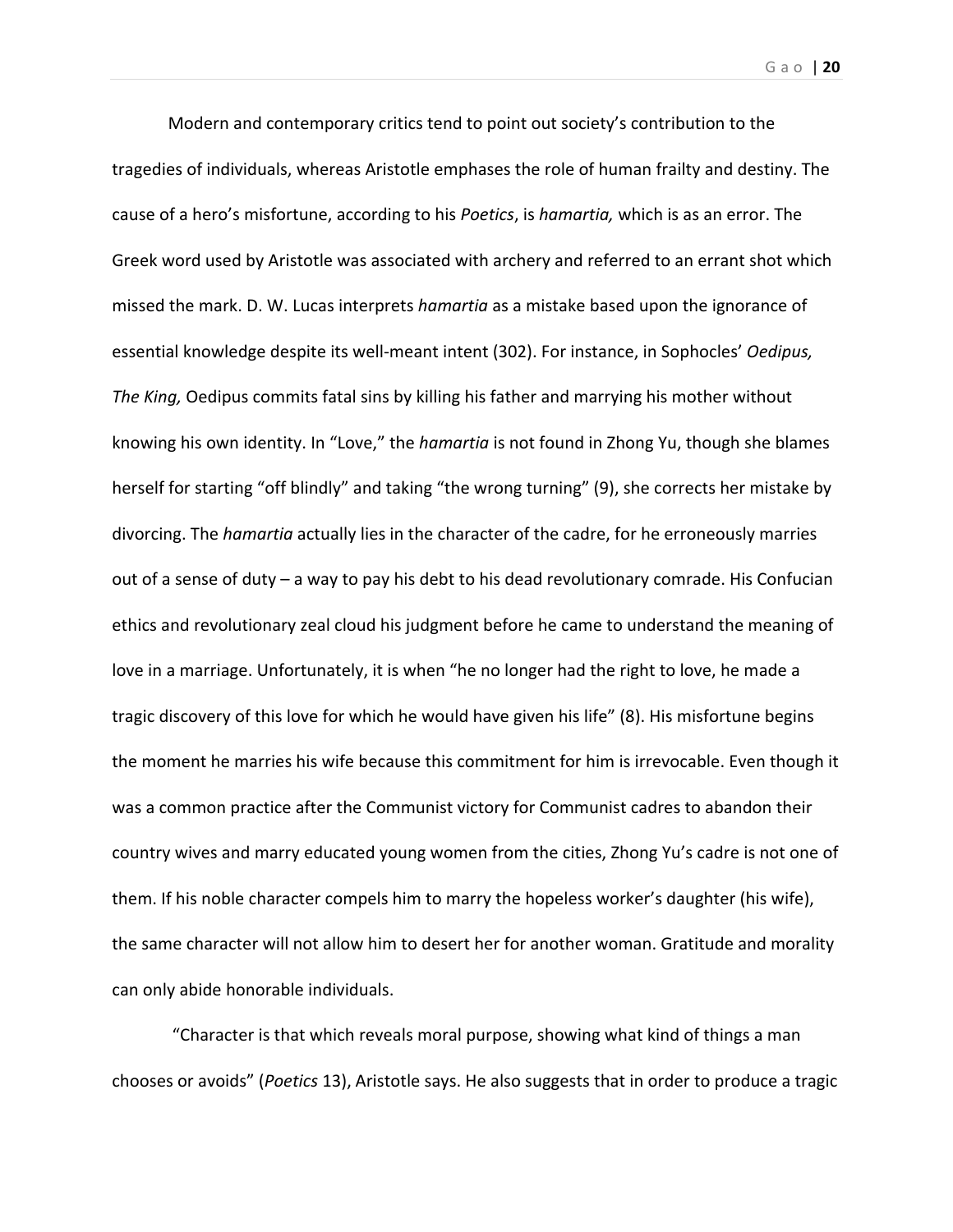Gao | **21**

effect, the poet must satisfy moral sense (*Poetic* 36). Imagine if Zhong Yu does not demonstrate self-restraint and let her passion take over her actions; if the cadre abandons his wife and runs off with Zhong Yu, would the story have touched so many readers? Would it have provoked such sympathy and response? As William McCollom notes, "The moral order recognized by the hero is substantially that recognized by the audience. Where there is no approach to uniformity of ethical standards, tragedy cannot flourish" (29). Critics Tang Xiaodu and Wang Guangming comment that whereas the belief in patriarchal dependence remains strong in the society, the cadre's marriage to his wife has some rationality, and certainly, the way the cadre is constrained by traditional ethics embodies a tragic element; it is a complex state of the contradiction. They point out that while the two characters bury the pain in their hearts and maintain a great deal of self‐restraint in their actions, it demonstrates that the author has certain respect for the predicament which, in turn, has intensified the tragic effect of the story (H. He 287).

The love affair between Zhong Yu and the cadre and the marriage between the cadre and his wife are two different forms of relationships. The former embodies Western idea of love and the latter represents the Chinese idea of *qing* 情. Chan‐Fai Cheung compares the two concepts and notes that the notion of love in the Western tradition, originating with the courtly love in the twelfth‐century and magnified in the Romantic period in the nineteenth‐century, is characterized by passion, struggle, and transgression, with obstacles and conflicts serving as a fuel for the undying passion (479). Cheng recounts the traditional Chinese concept of *qing* by citing *A Brief Classification of Stories about Qing* (*Qingshi leilue* 情史类略) by Feng Menglong (1574‐1646), a late Ming literary author. Feng spoke of *qing* as a cosmic order or a thread that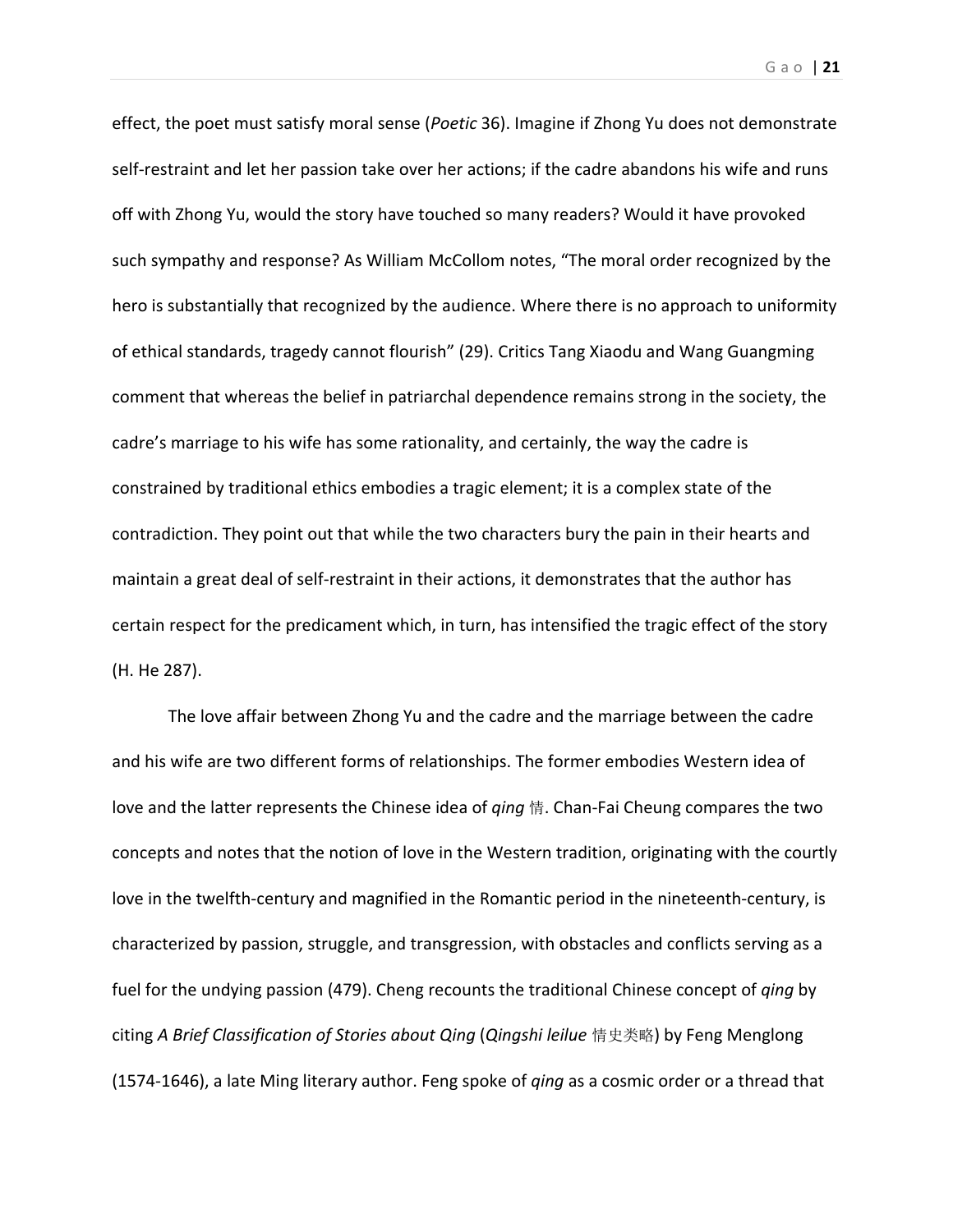holds all relationships together; while *qing* binds two lovers for eternity, it also connects sons to their fathers and ministers to their emperors (qtd. in Cheng 477).

Zhong Yu's love for the cadre is romantic in nature exemplified by her passion, yearning, and suffering. Like Shakespeare's Romeo and Juliet, her passion, though bridled, only intensifies as it clashes with the unrequited reality, and in the end it survives not only suffering, but also death. Although there is no romantic affinity in the relationship of the cadre and his wife, *qing* still surfaces in their marriage. He marries her not only out of a sense of duty and gratitude, but also out of "deep class feeling" (*jieji qingyi* 阶级感情). Initially, this *qing* is derived from the fact that they are both from the same revolutionary camp. The *qing* further develops during the course of their marriage, in which they have stood by each other through tough times. That aspect of *qing* is in accordance with the Chinese tradition as defined by Feng. However, the *qing* that is the basis of the marriage of the cadre and his wife is at odds with Zhong Yu's romantic passion for the cadre. Tragedy stems from the clash of two human values, G. W. F. Hegel claims, both of which are justifiable in their own way, though the individuals who clung to their values are either destroyed or forced to renounce their beliefs in order to restore harmony (179‐80). As the two values – Western love and Chinese *qing* – cannot coexist in the stringently rule‐ bound Chinese society, so Zhong Yu and the cadre choose to relinquish their happiness. In so doing, they render themselves as the true heroine and hero of the tragedy. Conversely, selfish individuals who only care about their own happiness can never be tragic heroes even if their situation turns tragic.

Zhang has clarified her stance on loveless marriages. She says that "Love" is her reflection on Engels' *The Origin of the Family, Private Property and the State* in a literary form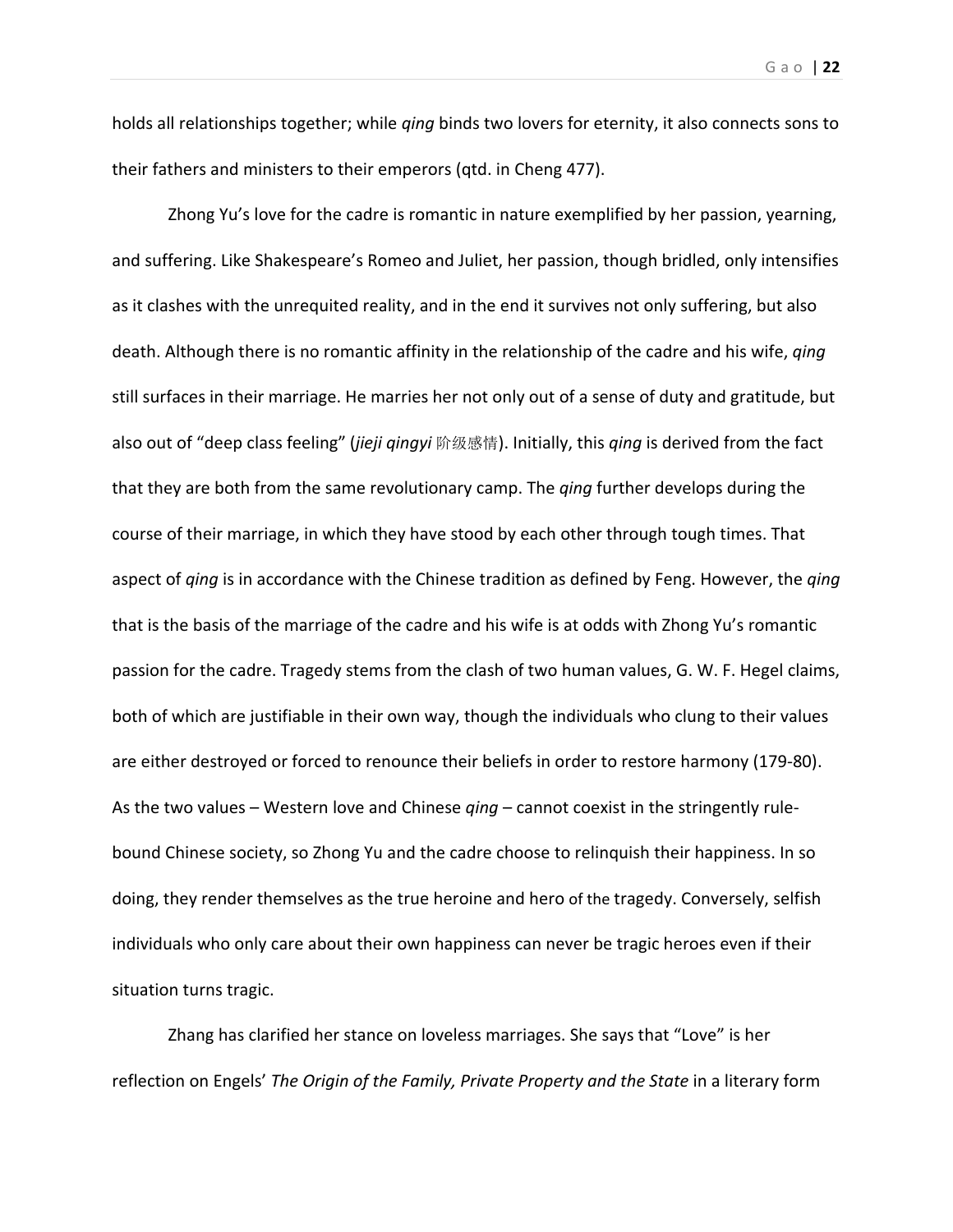(H. He 70). In his book, Engels ratifies the significance of love in a marriage when he proclaims that "only the marriage based on love is moral," and so is "the marriage in which love continues" (73). With Engels as her theoretical support – this is especially crucial since the entire ideology of the Communist China is built upon the theories of Marx, Engels, Lenin, and Mao – Zhang is able to assert her position against the social conformity that has forced millions into loveless marriages. Zhang's assertion is reflected in Zhong Yu's and Shanshan's courageous battle against the patriarchal confinement of female individuality.

However, Meng Fanhua seems to hold a pessimistic view about the life and standard that the mother and the daughter of "Love" have chosen. He states, "With her misfortune, Zhong Yu gains desolate beauty on the cross of love … Zhong Yu and Shanshan firmly entrench in their philosophy of love and have conquered what they believe as vulgar marriage, but, in so doing, they might have also gambled their lives away" (9 my translation). Singlehood is not the perfect resolution in life as human beings are programed to gravitate toward love. For many individuals, singlehood is the result of life presenting them with no alternative, just as Zhong Yu tells Shanshan that she had no choice. The existence of human life offers such a struggle: while love gives a significant meaning to life, it is difficult to obtain, even when one finds it, she might have to bury it in her heart if she finds it either too early or too late. In regard to relationships, timing is essential, but timing, like chance, fate or destiny is, by in large, not within the grasp of human hands.

German philosopher Arthur Schopenhauer divides tragedies into three types: those caused by the evil deeds of exceptionally wicked characters such as in Shakespeare's *Richard III*; those derived from the blind fate – chance and error – such as Shakespeare's *Romeo and Juliet*;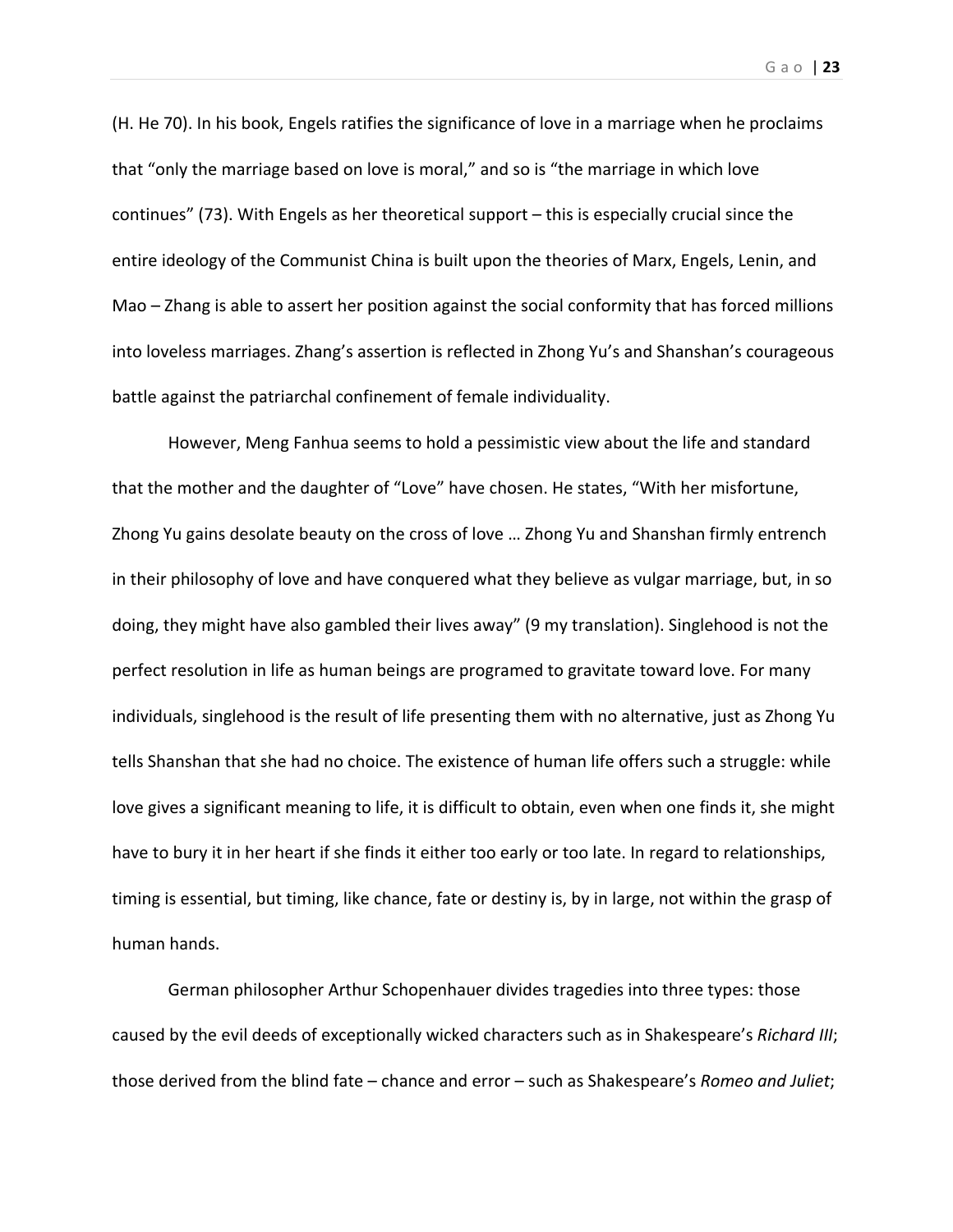and those brought about not by evildoers or blind fate but by characters of ordinary morality whose positions compel them to do each other harm even when they are not solely responsible. Shakespeare's *Hamlet* is a perfect example of Schopenhauer's third type of tragedy which he believes is the most powerful since it results from the actions of ordinary individuals (Shapshay 10‐11). Inspired by Schopenhauer's theory of tragedies, early twentieth‐century Chinese scholar, Wang Guowei, points out in his "Critical Essay on *Dream of the Red Chamber*" (*Honglou meng pinglun* 红楼梦评论), the first literary criticism applying a Western theory of aesthetics to Chinese literature, that *Dream of the Red Chamber* is "the most tragic of all tragedies" (215‐16 my translation). Wang argues that the tragedies depicted in the novel fall into Schopenhauer's third type of tragedy as they are caused not by evil characters or blind fate, but by the positions and complex relationships among the characters. Like *Dream of the Red Chamber*, the tragic love story of Zhong Yu and the cadre is not a result of evil deeds of malicious characters (even the cadre's wife, who is in the position to tear the lovers apart remains voiceless in the background of the story); nor does it exclusively fall into either the second or the third type of Schopenhauer's tragedy. It exhibits the characteristics of both types. The tragic love story between the protagonists, Jia Baoyu and Lin Daiyu, in *Dream of the Red Chamber*, as Wang Guowei indicates, is caused by "ordinary moral dictates, ordinary human inclinations, and ordinary circumstances" (215 my translation). Similarly, the tragic love affair of Zhong Yu and the cadre is the consequence of common moral principles, the dispositions of the characters, and their circumstances.

Although "Love" is a short story with a few characters and simple plot, the root of the tragedy is rather multifaceted. While cultural environment constrains the characters from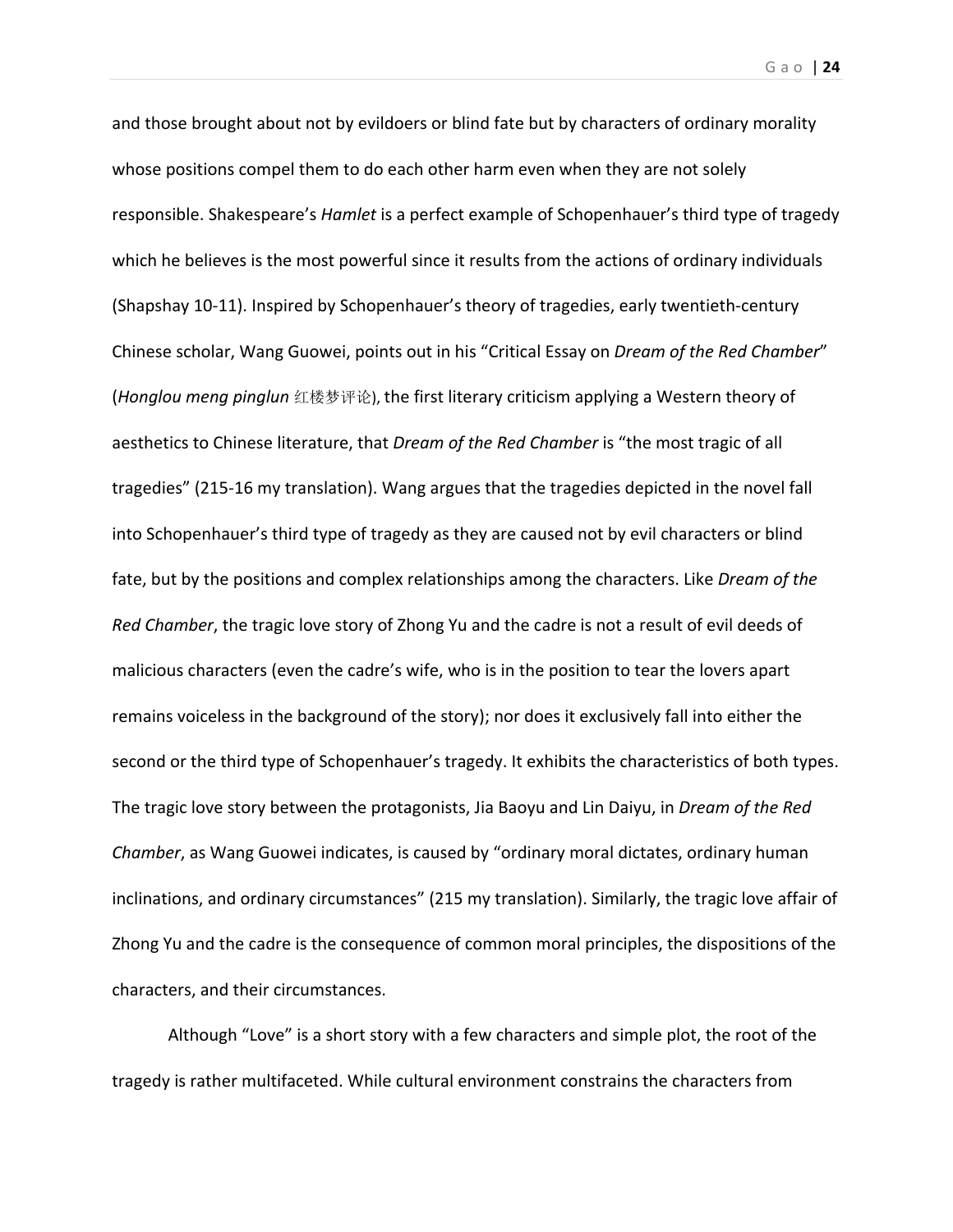embracing their love, the personal elements also played a role in creating the tragedy such as Zhong Yu's insistence on an unattainable love and the cadre's irreversible mistake of marrying his wife. In addition to the cultural and personal causes, there is the role of chance at work simply because Zhong Yu and the cadre did not meet each other when they were both available. Destiny is alluded to in Schopenhauer's second type of tragedy. Meng Fanhua sums up Zhong Yu's misfortune as "What she had [her marriage] was not love; what she loves she cannot have" (9 my translation).

"I regret that we did not meet before I was unwed" (*Hen bu xiangfeng wei jia shi* 恨不相 逢未嫁时) (Tang 758 my translation) is a line from Tang poet, Zhang Ji's poem, "The Chant of A Chaste Woman" (*Jie fu yin* 节妇吟). The poem tells a story of a married woman who declines the love expressed by a man. This line has been used by Chinese people to express their regret and helplessness when meeting someone they truly cared for after they had already married someone else. Geng Yong comments that the tragic love story of Zhong Yu and the cadre is the modern form of old Chinese love stories (H. He 393). What makes this kind of situation tragic is that Chinese culture does not bear Western beliefs that once love fades, it is better for the couple to part as shown in Engels' book.

In the story, Shanshan attributes the cause of the tragedy of Zhong Yu and the cadre to the fact that they did not wait for their "missing counterpart" (13). This fault claimed by Shanshan largely lies in the cadre's *hamartia* which implies that he did not wait for the love to call upon him. Again, *hamartia* is an error of judgment based on inadequate knowledge of particular circumstances (Braam 269). When the cadre makes a commitment to marry his wife, he does not understand what love or a "counterpart" means, nor does he foresee that decades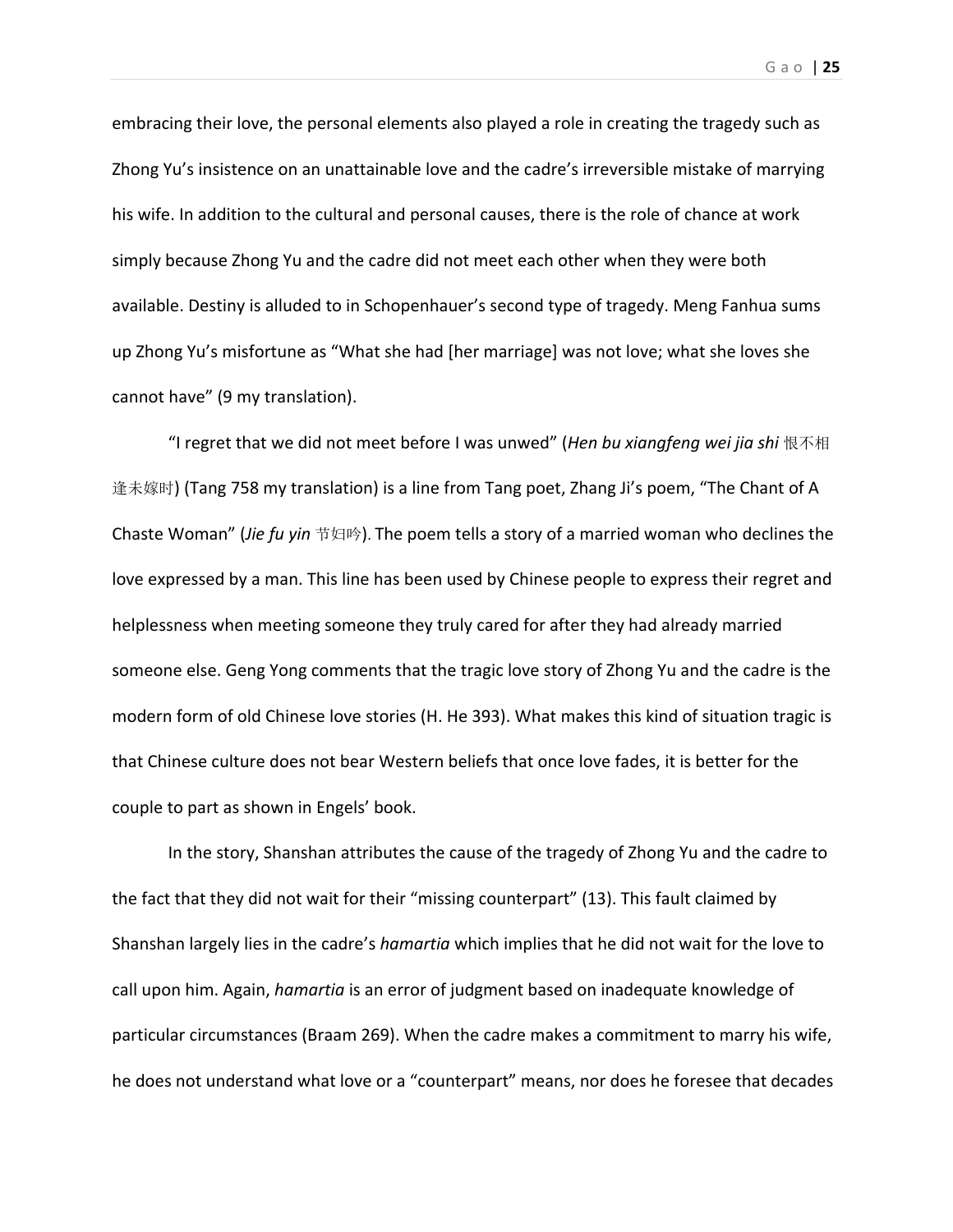down the road, he would encounter a "love for which he would have given up his life" (8). Realistically, it is unlikely that he would have waited for his "missing counterpart." If the cadre did not marry his wife, the chances are he would have married someone else. It is part of human frailty that very few people can endure the loneliness waiting for someone that might never appear.

To a large extent, human lives are at mercy of chance since human beings are inadequate to deal with the cosmic order and the role played by fate. The best interpretation of Aristotle's *hamartia* thus far is by P. van Braam and D. W. Lucas. Braam defines *hamartia* as "the insufficiency of the human mind to cope with the mysterious complex of the world" (271), and Lucas describes it as "the blindness which is part of the human condition" (307). "The tragic effect," Maurice Valency says, "in his [Aristotle's] opinion is not designed to satisfy our sense of the rightness of things, but to arouse our sense of the perilous nature of the human situation" (75). In the end of the story, to assert her position, Zhang invokes a message through Shanshan's voice, "Let us wait patiently for our counterparts. Even waiting in vain is better than loveless marriage. To live single is not such a fearful disaster. I believe it may be a sign of step forward in culture, education and the quality of life" (13). Zhang, however, also realizes the tragic nature of human condition as evidenced when she has Shanshan quote Thomas Hardy's line implying that kindred spirits seldom find each other. The quotation is from Hardy's novel *Tess of the d'Urbervilles*. Hardy's passage takes place when his heroine, Tess first encounters the libertine Alec Urbervilles who is about to rob her innocence and set her on the path of ruin:

> In the ill‐judged execution of the well‐judged plan of things, the call seldom produces the comer, the man to love rarely coincides with the hour for loving … We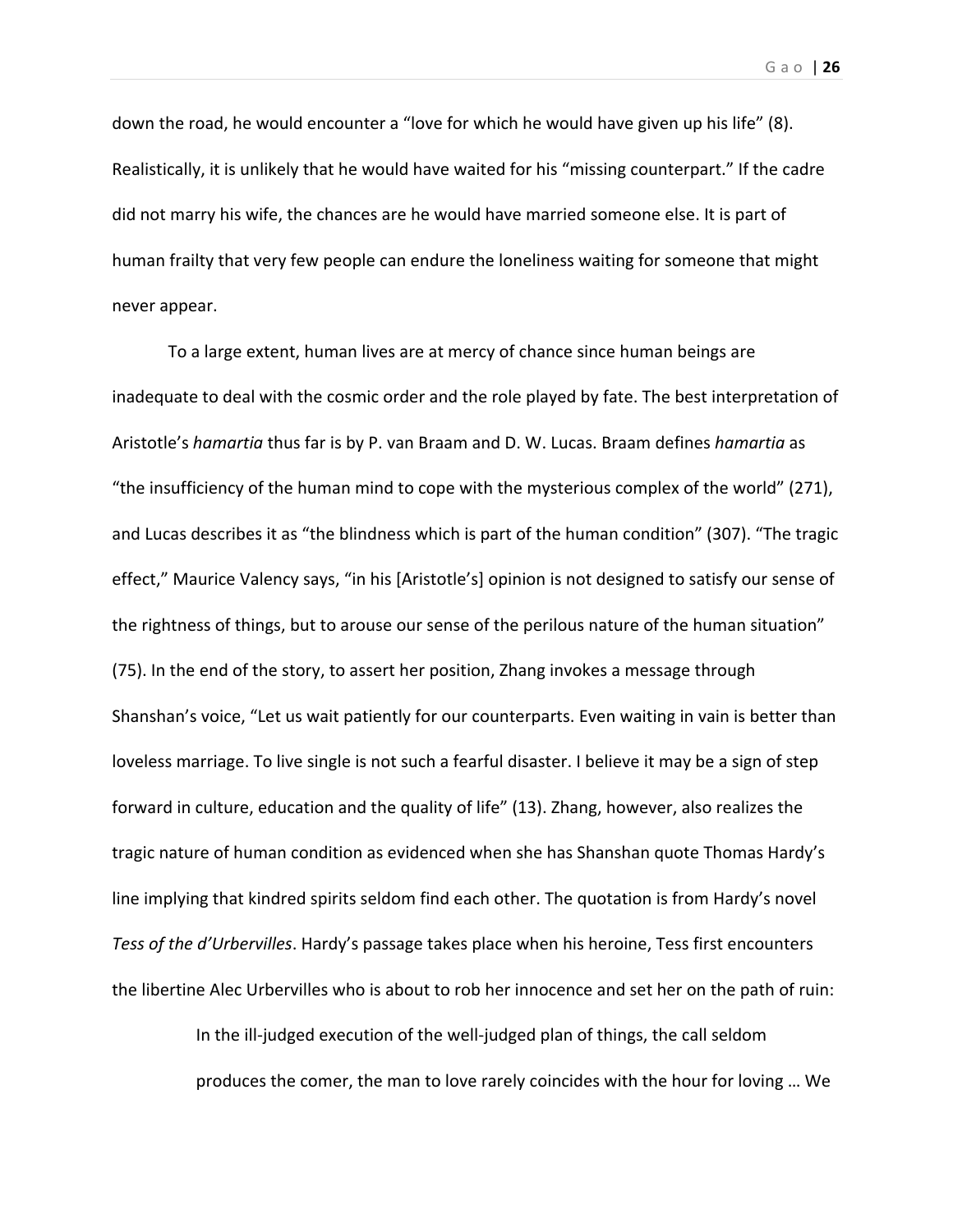Gao | **27**

may wonder whether at the acme and summit of the human progress these anachronisms will be corrected by a finer intuition, a closer interaction of the social machinery than that which now jolts us round and along; but such completeness is not to be prophesied or even conceived as possible. Enough that in the present case, as in millions, it was not the two halves of perfect whole that confronted each other at the perfect moment; a missing counterpart wandered independently about the earth waiting in crass obtuseness till the late time came. Out of which maladroit delay sprang anxieties, disappointments, shocks, catastrophes, and passing‐strange destinies. (31)

Although Zhang does not quote the entire passage, she must be familiar with the text since she quotes the most important line in her story, "the call seldom produces the comer, the man to love rarely coincides with the hour for loving" (13). Zhang is fully aware of that if one insists on waiting for one's counterpart, he or she might likely have to face the unendurable condition described by Hardy. The desolation of one human being waiting for his or her counterpart in vain is almost impossible to bear. This despair of the human condition as portrayed by Hardy is more formidable and undefiable than the conventional mores that confine Zhong Yu and the cadre, and it is the underpinning of their tragic tale. Perhaps later on, Zhang is more affected by the role that fate played in life,<sup>2</sup> perhaps her own experience of misfortune<sup>3</sup> has thwarted her

<sup>2</sup> In an interview, Zhang Jie says, "When I was young, I thought that many things could be changed through self‐striving. But as I got older, I finally realized that fate is not within the grasped of our own hands" (Gan my translation).

<sup>&</sup>lt;sup>3</sup> Zhang Jie was born in 1937, the eve of the Second Sino-Japanese War (1937-1945). She was brought up by her mother alone as her father abandoned his family three months after her birth. Under the harsh wartime conditions and abject poverty, the mother and daughter forged an unbreakable bond which later became a source of strength in Zhang's life. Zhang's mother passed away in 1990, and her second marriage to the former vice minister of the First Ministry of Machine Industry, a love affair which was prototype of her short story, ended in divorce in 1995. These two unfortunate events have deeply changed Zhang's view about life and love.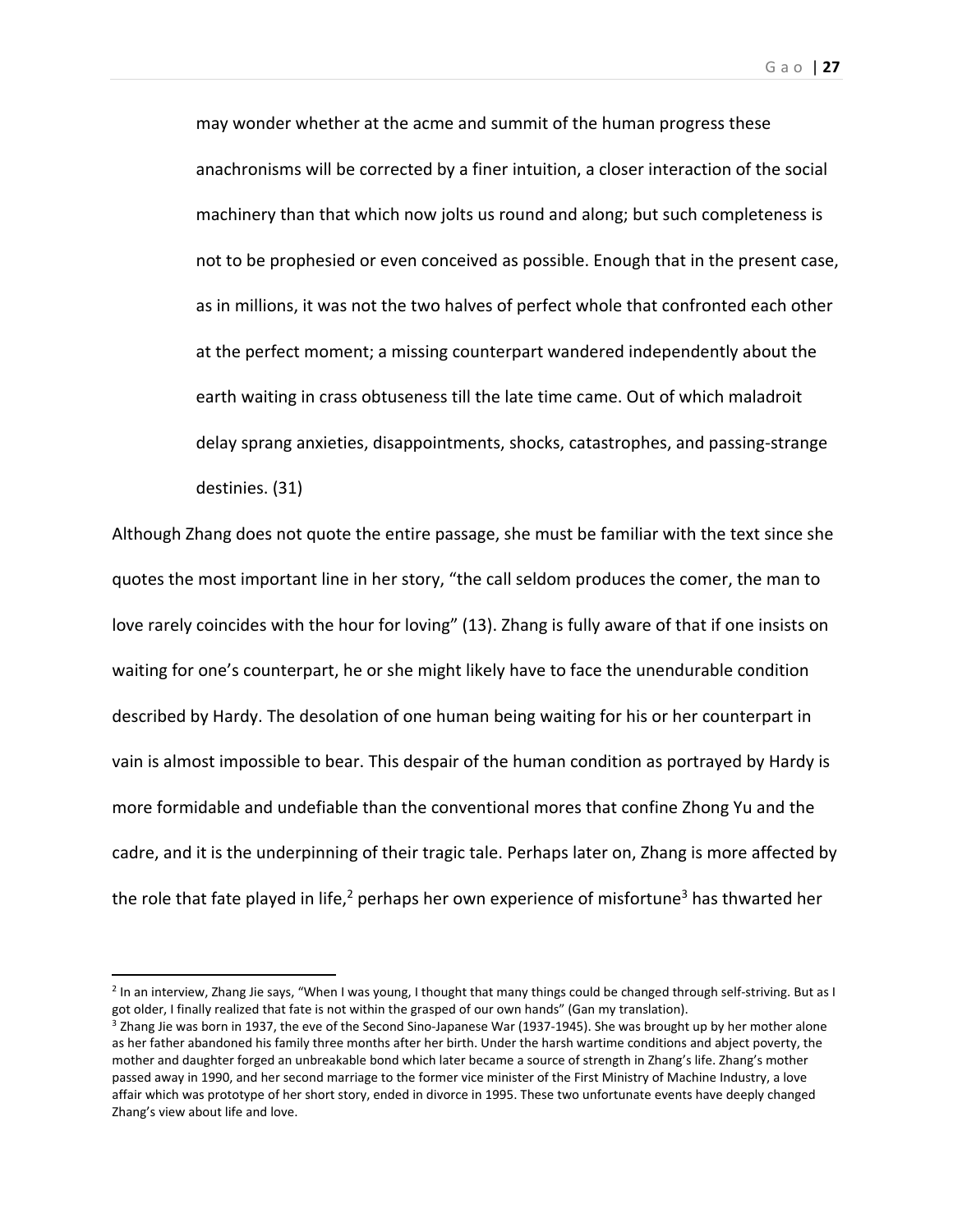Romantic zest; in a later collection of her stories published in 2011,<sup>4</sup> Zhang excised Shanshan's closing appeal for people to wait for their kindred spirits.

Life is full of affliction. In the very beginning of his essay, Wang Guowei points out this human condition by quoting Lao Zi's saying that humans are subject to misfortune because they have desire (*Ren zhi dahuan zaiyu you shen* 人之大患在于有身). All human desire, as Schopenhauer states, "springs from need, and thus from lack, and thus from suffering," and the ultimate approach to extricate oneself from suffering is through the complete negation of the will (*The World as Will and Representation* 219). Human suffering comes in various forms; however, the gravest, Wang believes, is derived from unsatisfied love between a man and a woman. He indicates that the true value of *Dream of the Red Chamber* is not only that it depicts life's suffering, it also provides a state of great enlightenment and deliverance from suffering. He views the departure of novel's hero, Jia Baoyu from the secular world as liberation from human affliction (211).

In his book, *Reflection on Dream of the Red Chamber*, Liu Zaifu comments that all tragedies encompass the despair of feelings which stem from human relationships (149). In "Love," Zhong Yu's impassioned and anguished emotions emerge as the soul of this tragic story. This parallels how Aristotle characterized Pathetic tragedy in which emotions and passion drive the play (*Poetics* 34). Like the female characters of Lin Daiyu, Qing Keqing, Skybright, and Faithful in *Dream of the Red Chamber*, Zhong Yu's life is also entangled in the web of human relationships and ends tragically. Unable to defy the social constraints, the author can only sustain hope for her protagonists in Heaven:

<sup>4</sup> *Ta xi de shi dai bohe wei er de yan* 她吸的是带薄荷味儿的烟 [*She Smokes Cigarette with a Tinge of Mint*]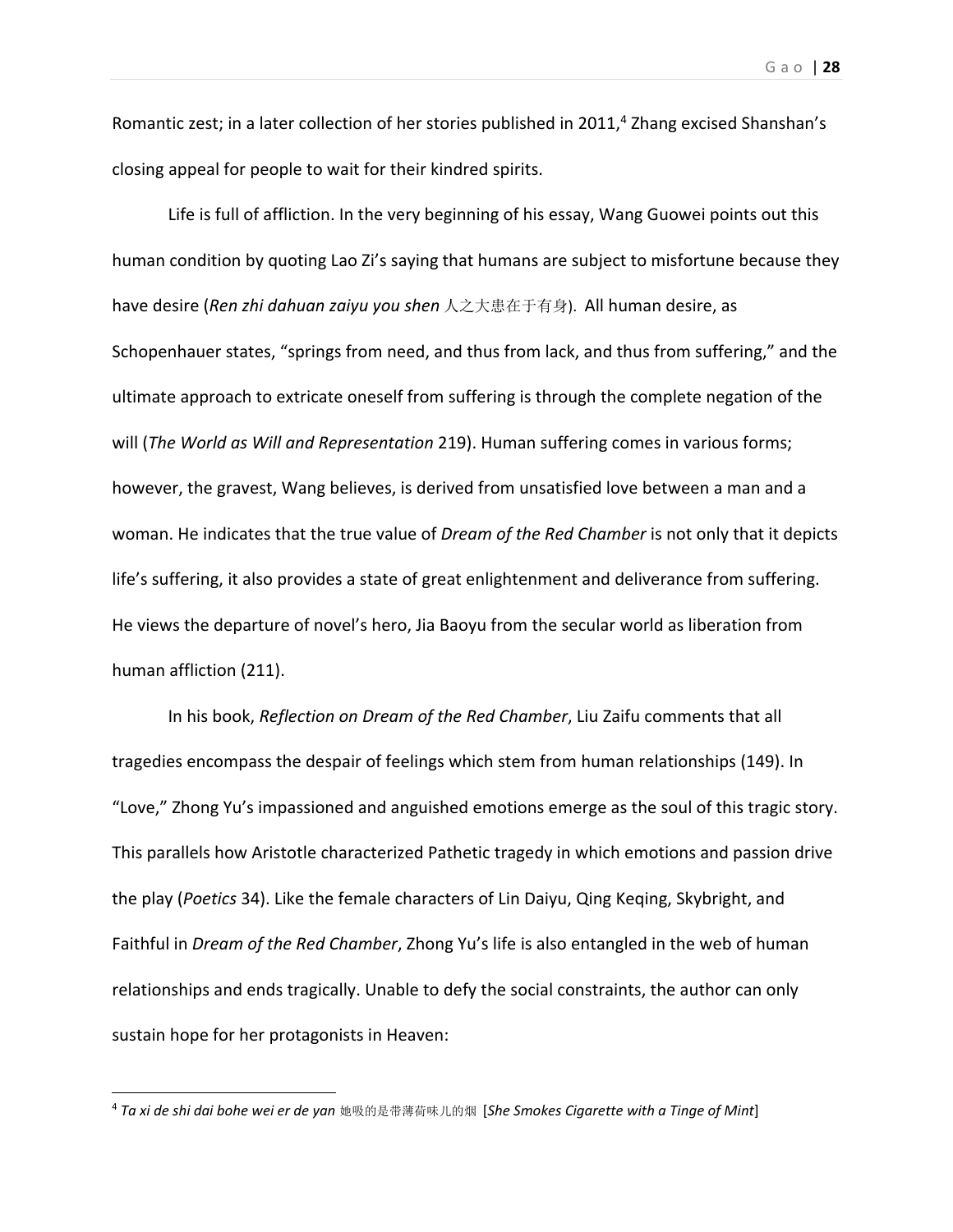Now these old people's ashes have mingled with the elements. But I know that no matter what form they may take, they still love each other. Though not bound together by earthly laws or morality, though they never once clasped hands, each possessed the other completely. Nothing could part them. Centuries to come, if one white cloud trails another, two grasses grown side by side, one wave splashes another, a breeze follows another … believe me that will be them. (12)

Although the passage provides a fairly bright tail to the story, and its poetic expression of two souls following one another is the author's grand gesture of Romanticism, it is utopian. While this ending may please its readers, Zhang does not offer her heroine a way to extricate herself from suffering.

Liu Zaifu comments that *Dream of the Red Chamber* reflects the philosophical thoughts of Buddhism and Daoism. Buddhism stresses that life is suffering which results from the attachment of desire (this is akin to Schopenhauer's idea of suffering though Schopenhauer was influenced by Buddhism). Daoism, on the other hand, accentuates *wuwei* 无为. The idea of *wuwei* actually involves the absence of strife and coercive action that interferes with the principle of the nature. Zhang's early point of view about love is influenced by Romanticism from eighteenth‐ and nineteenth‐century Western Literature, which glorifies love and treats it as the "highest expression of spiritual longings" (Quinn). "Love" resonates with the Romantic philosophy and reflects Zhang's Romantic idealism. However, entering the 1990s, Zhang's idealistic stance began to change. One can observe her philosophical transformation toward Daoism in her late works. In her recent novel, *Zhi zai* 知在 (2005) and *Linghun shi yong lai liulang de* 灵魂是用来流浪的 (2009), Zhang searches to understand human existence; she exudes a sense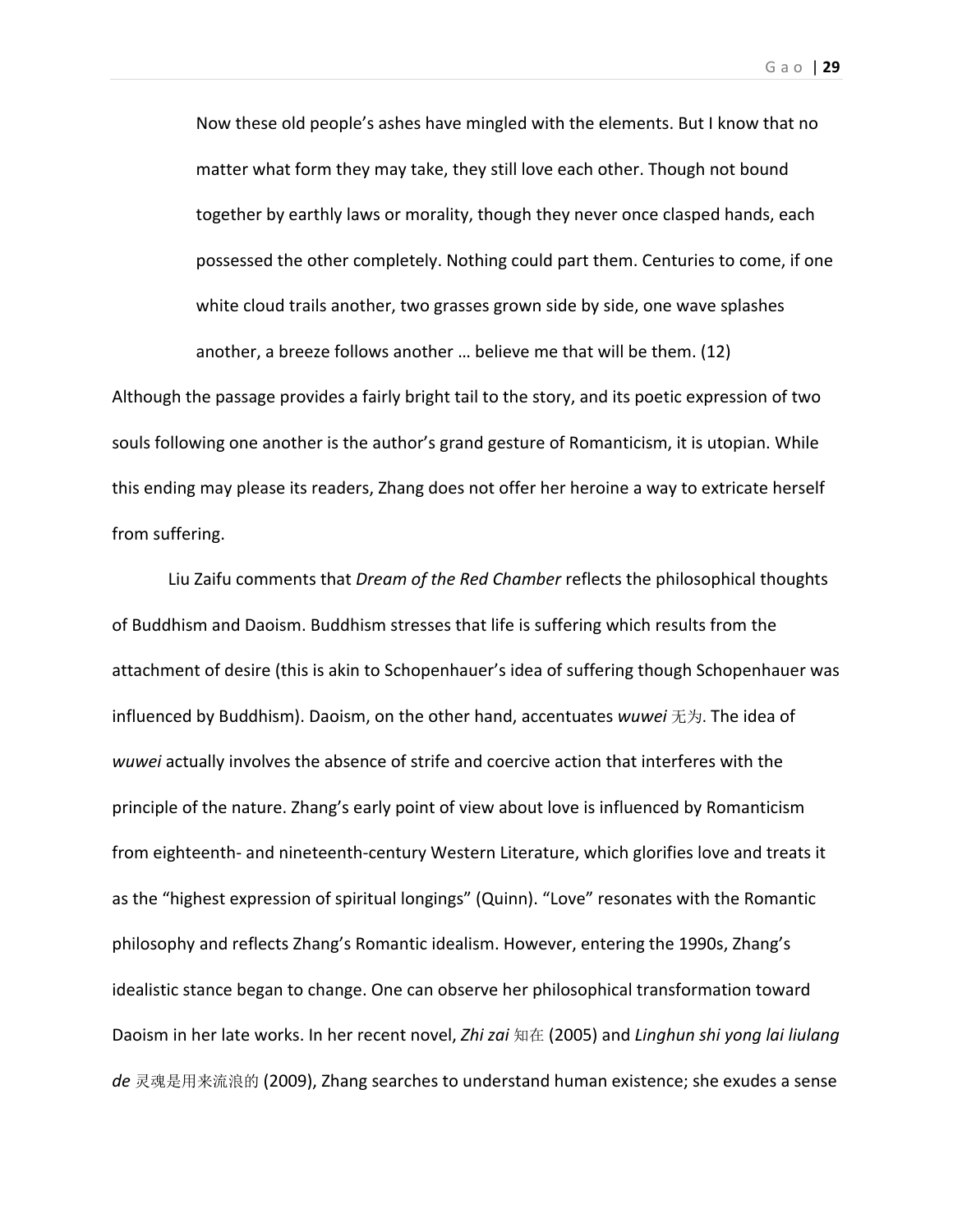of uncertainty and perplexity and acceptance of fate and incompleteness. In these two novels – unlike Zhong Yu who gives her life to passion and Romantic ideals – the characters convey a sense of detachment from desire to free themselves from human affliction. Interestingly, Zhang has arrived at the same resolution identified by Schopenhauer and Wang Guowei for her characters three decades after the debut of "Love."

The publication of Zhang's short story in 1979 was a seminal event in Post‐Cultural Revolution Chinese literature. While most writers of this genre focused on the pain inflicted by the political turmoil, often called "scar literature," Zhang broadened the debate on suffering to include the spiritual anguish of loveless marriages. The story's message, love cannot be forgotten, awakened millions who had been oppressed by the social constraint that prevented them from following their hearts and finding meaningful relationships. It especially resonated with people who were miserable in their loveless marriages as "Love" had provided the readers with a script of their own stories.

The characters live in a tragic cultural environment where individuals' desire and happiness are overruled by social conformity. Zhong Yu's wretched love affair arises from the clash of her Romantic ideals and Confucian ethics. The notion of Western Romantic love and the Chinese traditional values such as one's duty and the idea of *qing* come into conflict, though each is justifiable in its own respect. In the end, individual desire and yearnings for love have to be sacrificed. As Zhong Yu and the cadre relinquish their love for the sake of Confucian obligations of duty and morality, they condemn themselves to their eternal tragic lot.

A good literary work can be read and understood from various theoretical and philosophical perspectives. Although the values of Zhang's story with its challenges to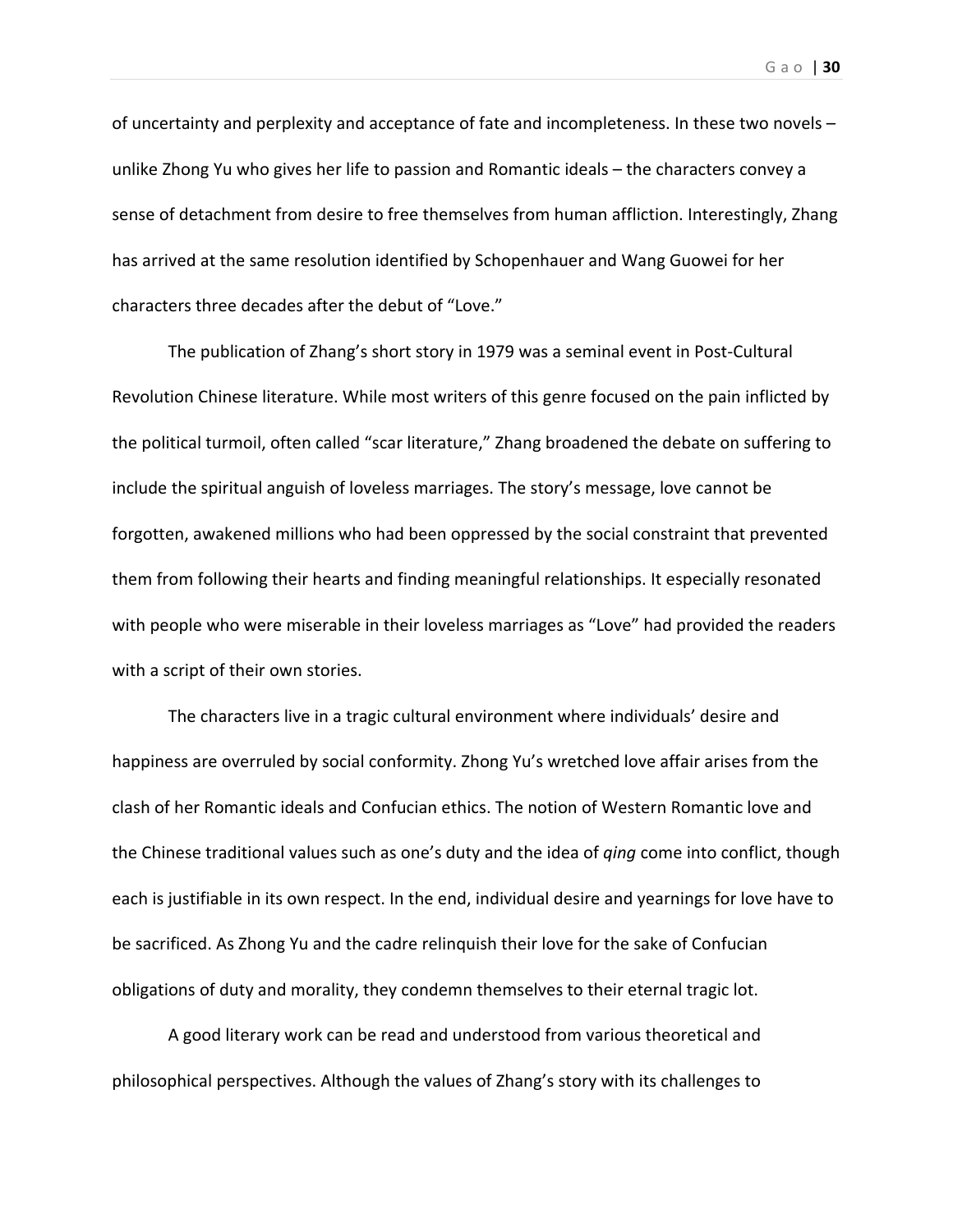traditional ethics and awakening of the female consciousness have been acknowledged by literary critics, examination of its tragic effect has been marginal. While the controversy over its morality and feminist perspective made the story a classic of the Post‐Mao era, the suffering of the protagonists in their emotional purgatory has rendered the story unforgettable. Thus, an analysis of the story's tragic effect enriches the conversation of this literary classic, helps decode the riddle of why this story became such a literary phenomenon, and provides readers with insights into the depth and complexity of the story. While readers pity the cross-star lovers and fear for their own fate, this analysis can assist them to understand the deeper meaning of the tragedy: individuals are not in control of their destiny.

### **Works Cited**

Alford, C. Fred. *The Psychoanalytic Theory of Greek Tragedy*. New Haven: Yale University, 1992. Print.

Aristotle. *Poetics*. Ed. Richard Koss. Mineola: Dover, 1997. Print.

‐ ‐ ‐. *Rhetoric*. Trans. W. Rhys Roberts. Mineola: Dover, 2004. Print.

Braam, P. Van. "Aristotle's Use of Hamartia." *Classical Quarterly* 6.4 (1912): 266‐72. Print.

- Chan, Sylvia. "Chang Chieh's Fiction: In Search of Female Identity." *Post‐Mao Sociopolitical Changes in Mainland China: The Literary Perspective*. Ed. Bih‐jaw Lin. Taibei: Institute of International Relations National Chengchi University, 1991. 89‐107. Print.
- Cheung, Chan‐Fai. "Western Love, Chinese Qing: A Philosophical Interpretation of the Idea of Love in Romeo and Juliet and the Butterfly Lover." *Journal of Chinese Philosophy* 29.4 (1999): 469‐87. Print.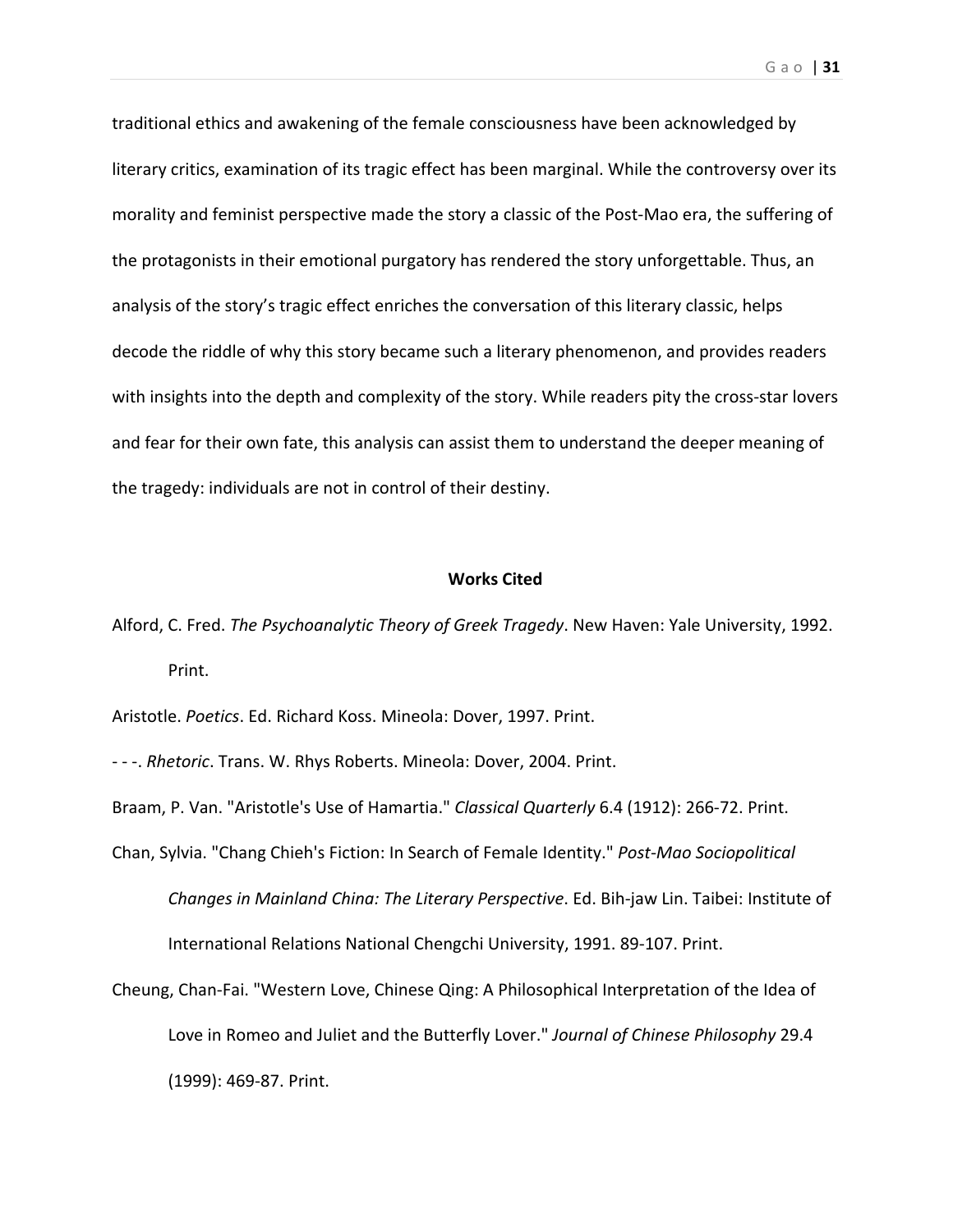Confucius. *The Analects*. Trans. Annping Chin. New York: Penguin, 2014. Print.

Dai, Jinhua. "*Xin shiqi nü zuojia qun*" 新时期女作家群 ["The Female Writer Group in the New

Era"]. *China and the World Cultural Exchange* 3 (1994): 22‐23. Print.

- Dai, Qing. "*Bu neng yong yizhong yanse miaohui shenghuo*" 不能用一种颜色描绘生活 ["Life Cannot Be Portrayed with One Color"]. *Guangming Daily* [Beijing] 28 May 1980, Wen xue [literature]: 4. Print.
- Engels, Frederick. *The Origin of the Family, Private Property, and the State*. New York: International, 1942. Print.
- Gan, Dan. "*Wenzi rang wo duli yu shi*" 文字让我与世独立 ["Words Allows Me to Be Independent in the World"]. *Zhongguo wenxue wang*. Zhongguo shehui kexue yuan wenxue suo, n.d. Web. 12 May 2015.

Hamilton, Edith. *The Greek Way*. New York: W. W. Norton & Company, 1993. Print.

- Hardy, Thomas. *Tess of the d'Urbervilles*. Ed. Scott Elledge. 3rd ed. New York: Norton, 1991. Print.
- He, Huoren, ed. *Zhang Jie Yanjiu Zhuanji* 张洁研究专集 *[The Special Collection of Studies of Zhang Jie]*. Guiyang: Guozhou renming chuban she, 1991. Print.
- He, Zi. "*Aiqing, hunyin ji qita*" 爱情, 婚姻及其他 ["Love, Marriage and Others"]. *Dushu* Feb. 1980: 52‐59. Print.

Hegel, G. W. F. *Hegel: On the Arts*. Trans. Henry Paolucci. Smyrna: Bagehot Council, 2001. Print.

Heilman, Robert Bechtold. *Tragedy and Melodrama: Versions of Experience*. Seattle: U of Washington, 1968. Print.

Henn, T. R. *The Harvest of Tragedy*. London: Methuen, 1956. Print.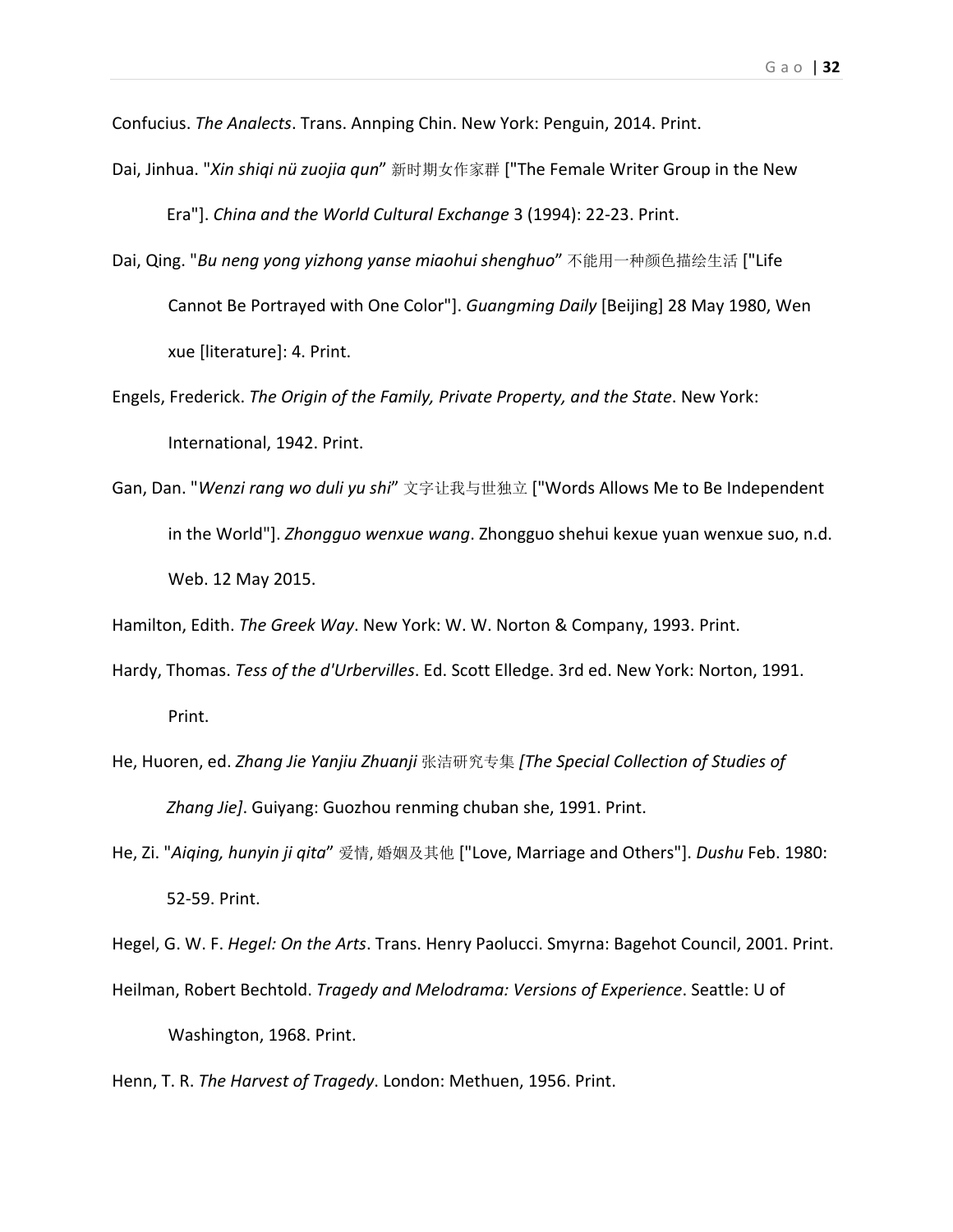Ho, Norman P. "The Legal Philosophy of Zhu Xi (1130‐1200) and Neo‐Confucianism's

Possible Contributions to Modern Chinese Legal Reform." *Tsinghua China Law Review*.

Beijing: Tsinghua University, 2011. 167‐213. Print. Vol. 3 of *Tsinghua China Law Review*.

House, Humphry. *Aristotle's Poetics*. London: Rupert Hart‐Davis, 1956. Print.

Huang, Lin. "*Nüxing de zijue he juxian*" 女性的自觉与局限 ["The Consciousness and Limitation of Women"]. *Fujian shifan daxue xuebao* 2 (1995): 49‐55. Print.

Huang, Lin, and Guangming Wang. *Liangxing duihua: ershi shiji zhongguo nüxing yu wenxue*  两性对话: 二十世纪中国女性与文学 *[Dialogue between Sexes: Chinese Women and*

*Literature in the 20th‐century]*. Beijing: Zhongguo wenlian chuban she, 2001. Print.

- Lai, Amy Tak‐yee. "Liberation, Confusion, Imprisonment: The Female Self in Ding Ling's 'Diary of Miss Sophie' and Zhang Jie's 'Love Must Not Be Forgotten.'" *Comparative Literature and Culture* 3.3 (1998): 88‐103. Print.
- Li, Guiren. "*Ta pengchu de shi liangke chunjie de xin*" 她捧出的是两颗纯洁的心 ["She Shows Us Two Pure Hearts"]. *Beijing wenyi [Beijing Literature]* 8 (1980): n. pag. Print.
- Li, Tuo. "*Zhang Jie bixia de xiandai rusheng*" 张洁笔下的现代儒生 ["Zhang Jie's Modern Confucian Scholars"]. *Reading* 12 (1985): 53‐59. Print.
- Liu, Zaifu. *Reflections on Dream of the Red Chamber*. Trans. Yunzhong Shu. Amherst: Cambria, 2008. Print.

Lu, Xun. *Fen* 坟 *[Tomb]*. Beijing: Renming wenxue chuban she, 1973. Print.

‐ ‐ ‐. "The Madman's Diary." *The Columbia Anthology of Modern Chinese Literature*. Ed. Joseph S. M. Lau and Howard Goldblatt. 2nd ed. New York: Columbia University, 2007. 8‐16. Print.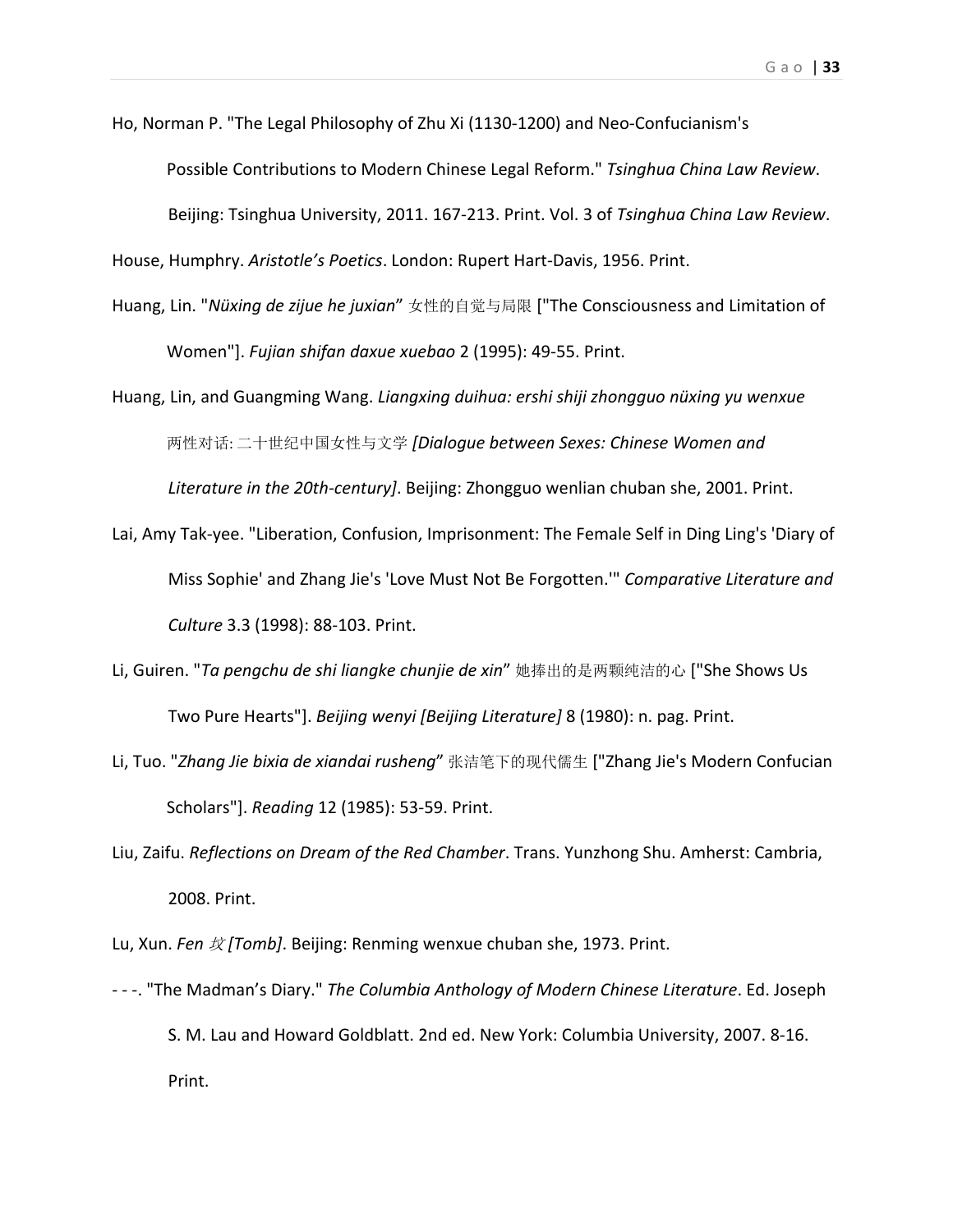Lucas, D. W., ed. *Poetics*. Oxford: Clarendon, 1968. Print.

McCollom, William. *Tragedy*. New York: Macmillan Company, 1957. Print.

- Meng, Fanhua. "*Aide shenhua he tade shidai: Chongdu 'Aishi buneng wangji de*'" 爱的神话和它的 时代: 重读爱是不能忘记的 ["Love and its Myth and Era: Reread 'Love Must Not Be Forgotten'"]. *Xiaoshuo pinglun* 4 (1995): 8‐10. Print.
- Schopenhauer, Arthur. *The World as Will and Representation*. Trans. Judith Norman and Alistair Welchman. Ed. Christopher Janaway. Vol. 1. Cambridge: Cambridge UP, 2010. Print.
- Sewall, Richard B. "Tragic Form." *Tragedy: Plays, Theory, and Criticism*. Ed. Richard Levin. New York: Harcourt, Brace & World, 1960. 173‐80. Print.
- Shapshay, Sandra. "Schopenhauer's Aesthetics." *Stanford Encyclopedia of Philosophy*. ed. Edward Zalta. Summer 2012. 1‐17. Web. 16 Feb. 2015.
- Tang, Gaocai, ed. *Tang shi jianshang cidian* 唐诗鉴赏辞典 *[Dictionary for Appreciation of Tang Poems]*. Shanghai: Shanghai cishu chuban she, 1983. Print.

Valency, Maurice. *Tragedy*. New York: New Amsterdam, 1991. Print.

- Wang, Guowei. *Wang Guowei wenji [The Collected Works of Wang Guowei]*. Ed. Wuji Wu. Beijing: Beijing Yanshan chuban she, 1997. Print.
- Wang, Meng. *Dang ni naqi bi* 当你拿起笔 *[When You Pick up Your Pen]*. Beijing: Beijing chuban she, 1981. Print.
- Wu, Qingyun. "Zhang Jie." *Critical Survey of Short Fiction*. Ed. Chares E. May and Frank Northen Magill. 2nd Rev ed. Salem: Salem, 2001. 1‐5. *Literary Reference Center*. Web. 26 Apr. 2015.